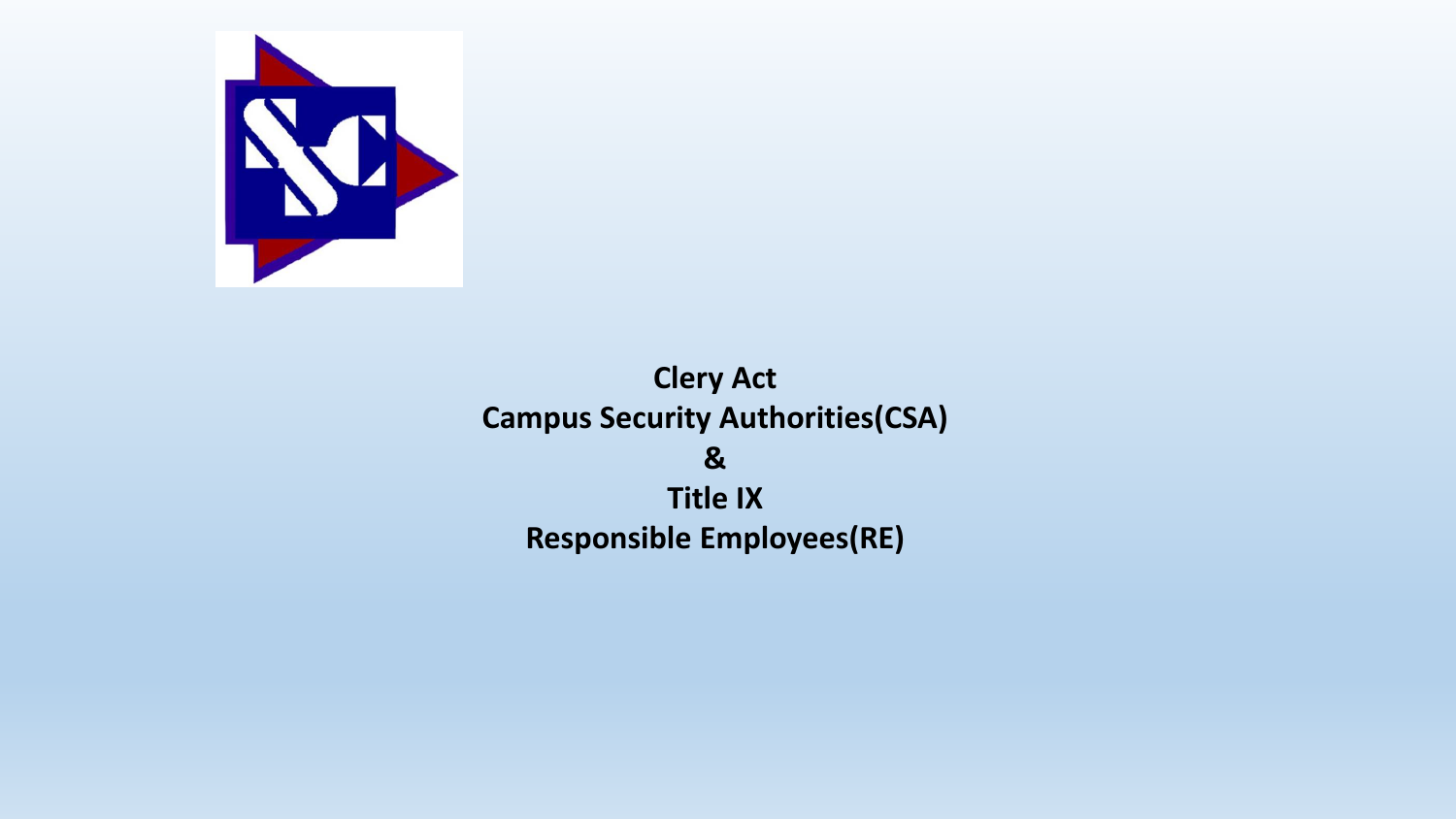#### The Clery Act

- In 1986, Jeanne Clery was raped and murdered in her residence hall. In1990, Congress approved the Crime Awareness and Campus Security Act. Later renamed in Jeanne's memory, the federal Jeanne Clery Act took effect in 1991.
- **Campus Crime Data**: Colleges and universities keep their campus communities informed by sharing select crime statistics required under the Clery Act. This information is included in the institution's annual security report (ASR), which is distributed by October 1 of each year.

**Continued>**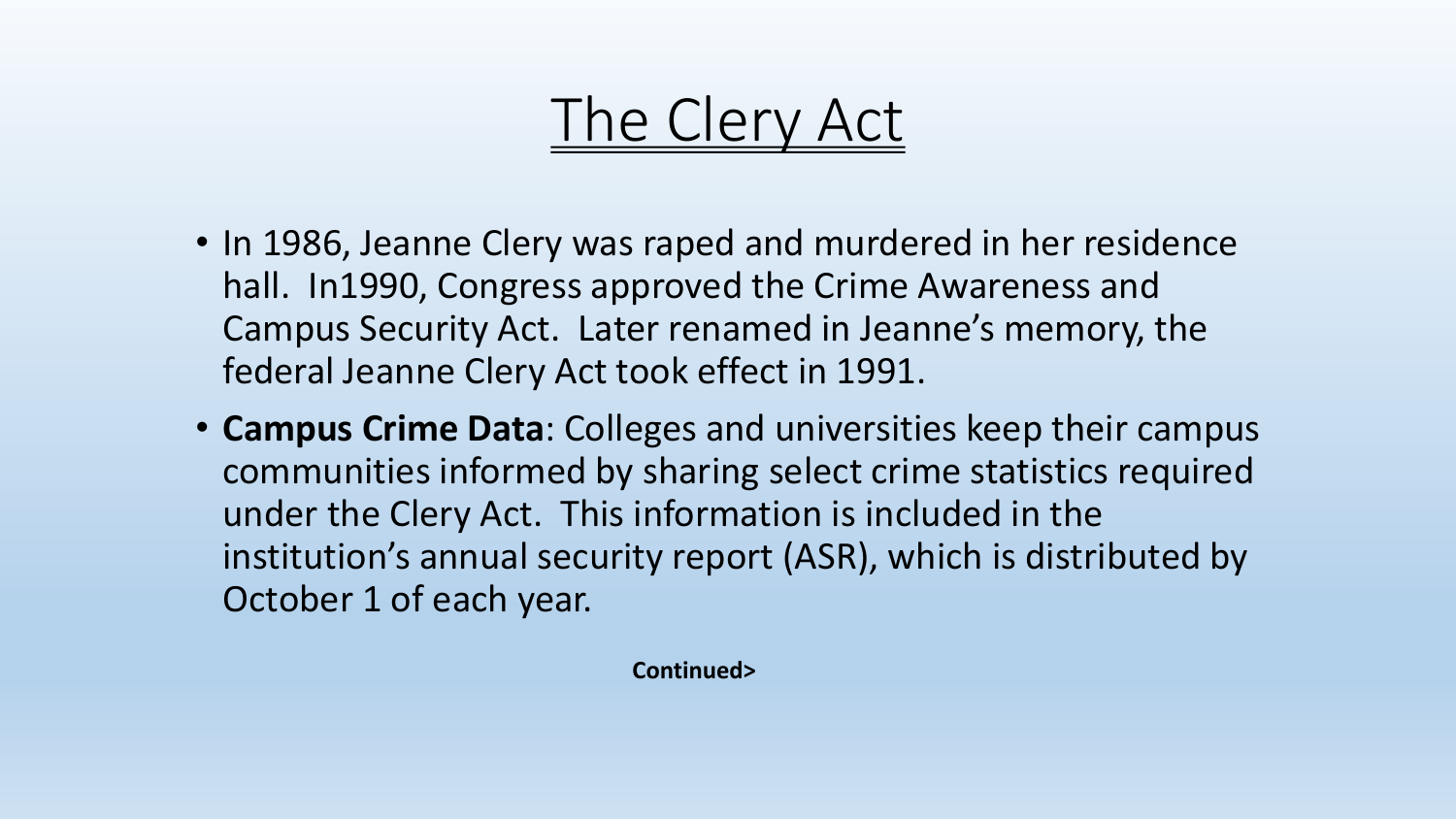

- **Support for Victims:** The Clery Act lays the foundation for institutions to provide compassionate support to victims of campus crime. Schools must provide campus survivors of sexual assault, domestic violence, dating violence, and stalking with written explanations of their rights and options so they can access resources and support.
- **Policies & Procedures:** Colleges and universities must outline specific policies and procedures within their annual security reports, including those related to disseminating timely warnings and emergency notifications, options for survivors of sexual assault, domestic violence, dating violence, and stalking, can campus crime reporting processes.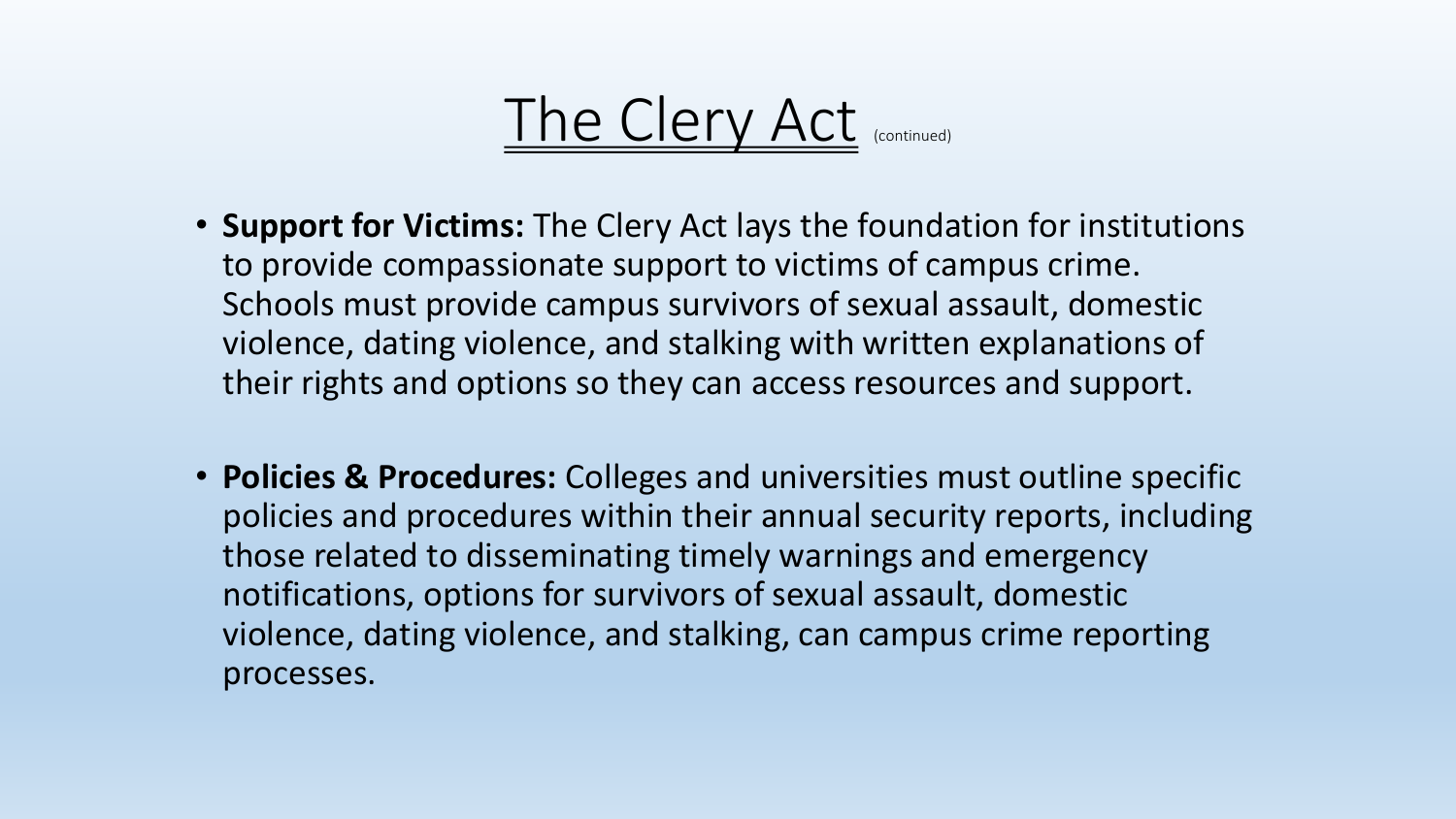## Who is a CSA?

#### **Are you…**

#### **Examples of CSAs:**

- A member of the campus police or security department?
- Responsible for campus security, but not a campus police officer?
- An individual designated by the institution as someone to whom crimes should be reported?
- Someone with significant responsibility for student and campus activities?
- Vice President for Student Affairs
- Campus Police Chief and Officers
- Residence Life and Student Activities Coordinator
- Roesler Hall Manager
- Seminole Nation Hall Manager
- Staff Residence Assistants
- Student Residence Assistants
- Academic Advisors (faculty and staff)
- Athletic Director
- Coaches
- Student Organizations/Clubs Advisors
- President's Leadership Class Advisor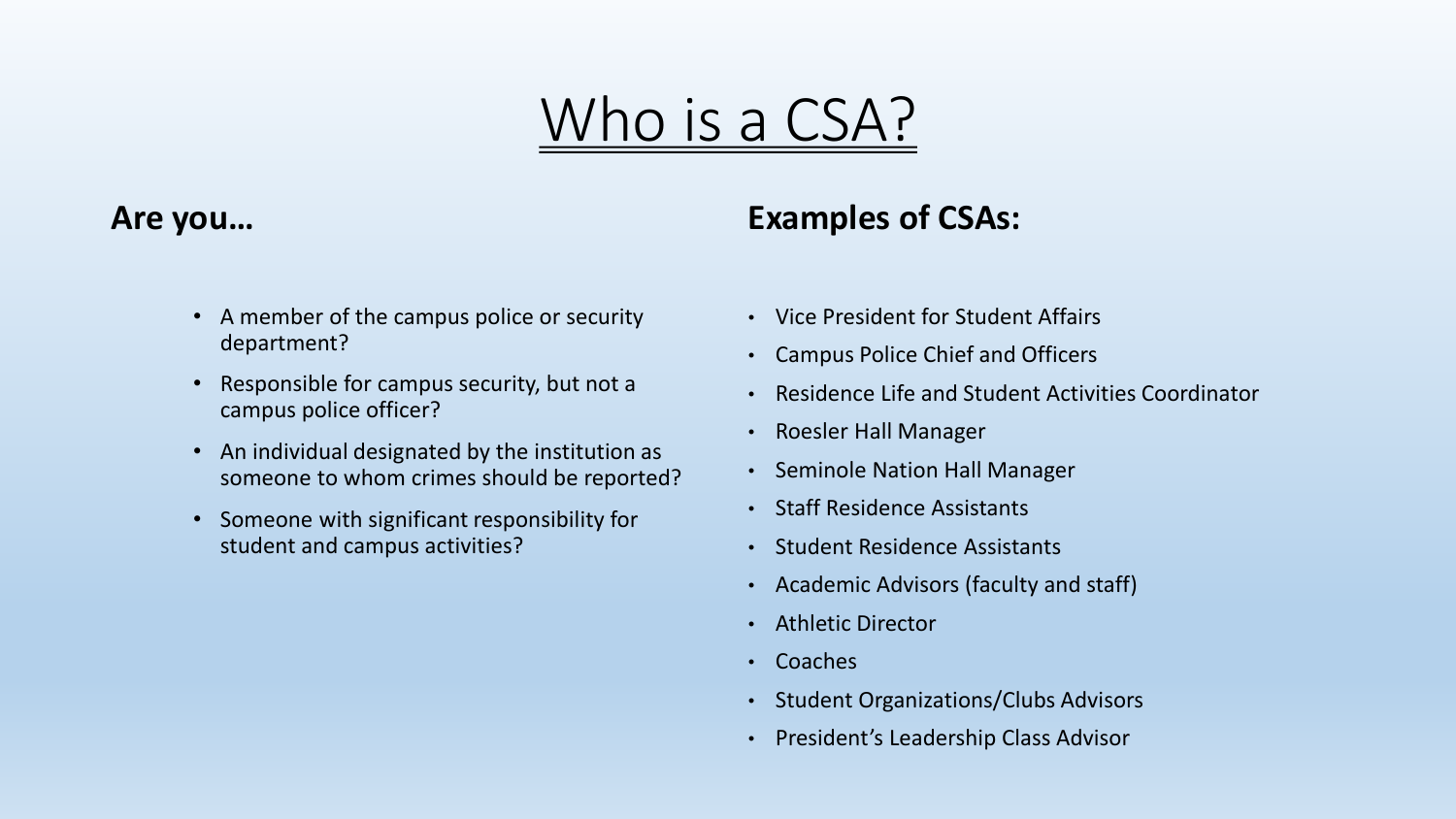

• Faculty who do not have responsibilities outside of the classroom.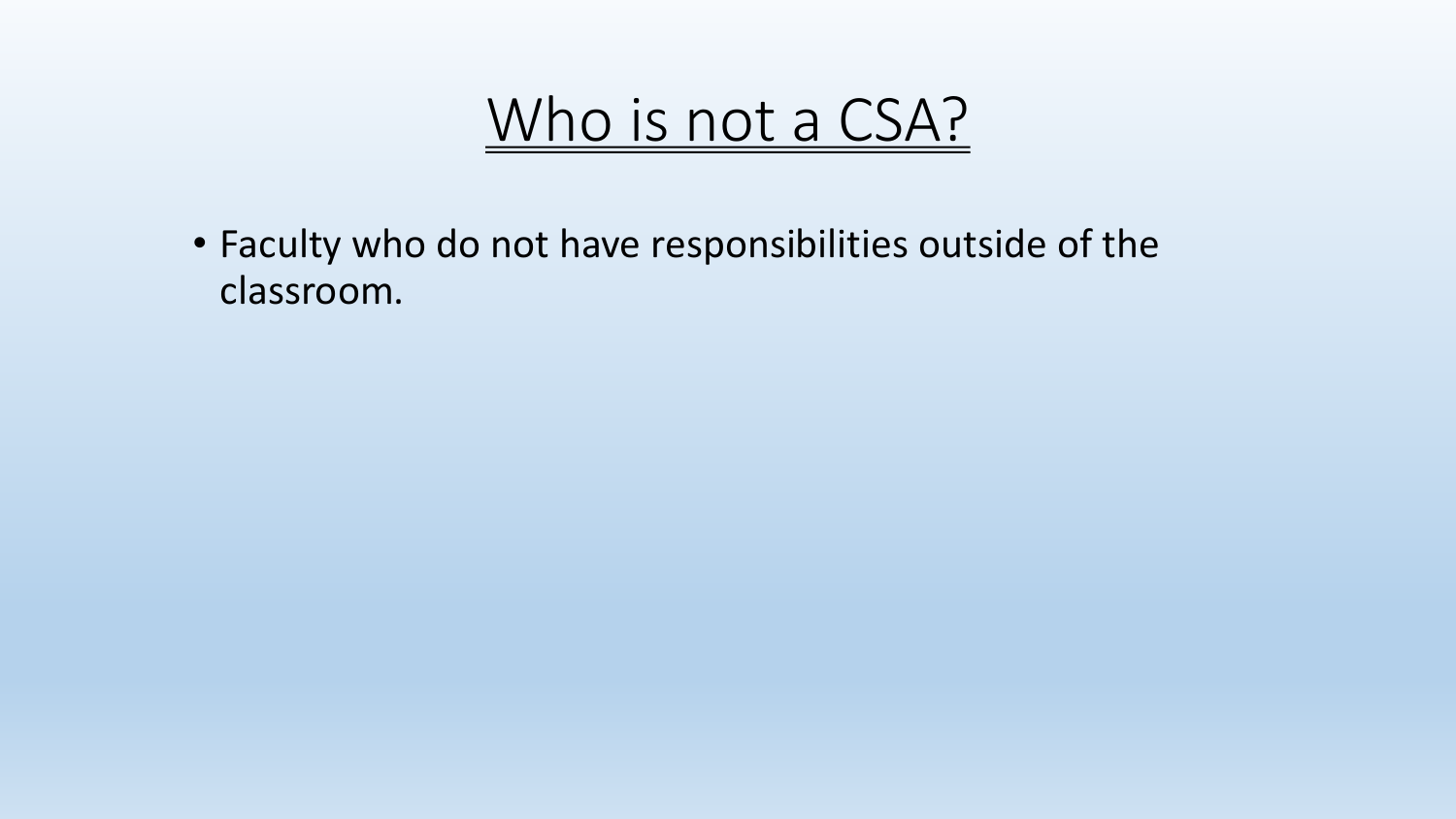#### Clery Act Crimes

- **Criminal Offenses** —Criminal Homicide, including Murder and Nonnegligent Manslaughter, and Manslaughter by Negligence; Sexual Assault, 2 including Rape, Fondling, Incest and Statutory Rape; Robbery; Aggravated Assault; Burglary; Motor Vehicle Theft; and Arson.
- **VAWA Offenses**—Any incidents of Domestic Violence, Dating Violence and Stalking. (Note that Sexual Assault is also a VAWA Offense but is included in the Criminal Offenses category for Clery Act reporting purposes)

VAWA-Violence Against Women Act

- **Hate Crimes**—Any of the abovementioned offenses, and any incidents of Larceny-Theft, Simple Assault, Intimidation, or Destruction/Damage/ Vandalism of Property that were motivated by bias.
- **Arrests and Referrals for Disciplinary Action for** Weapons—Carrying, Possessing, Etc. Law Violations, Drug Abuse Violations and Liquor Law Violations.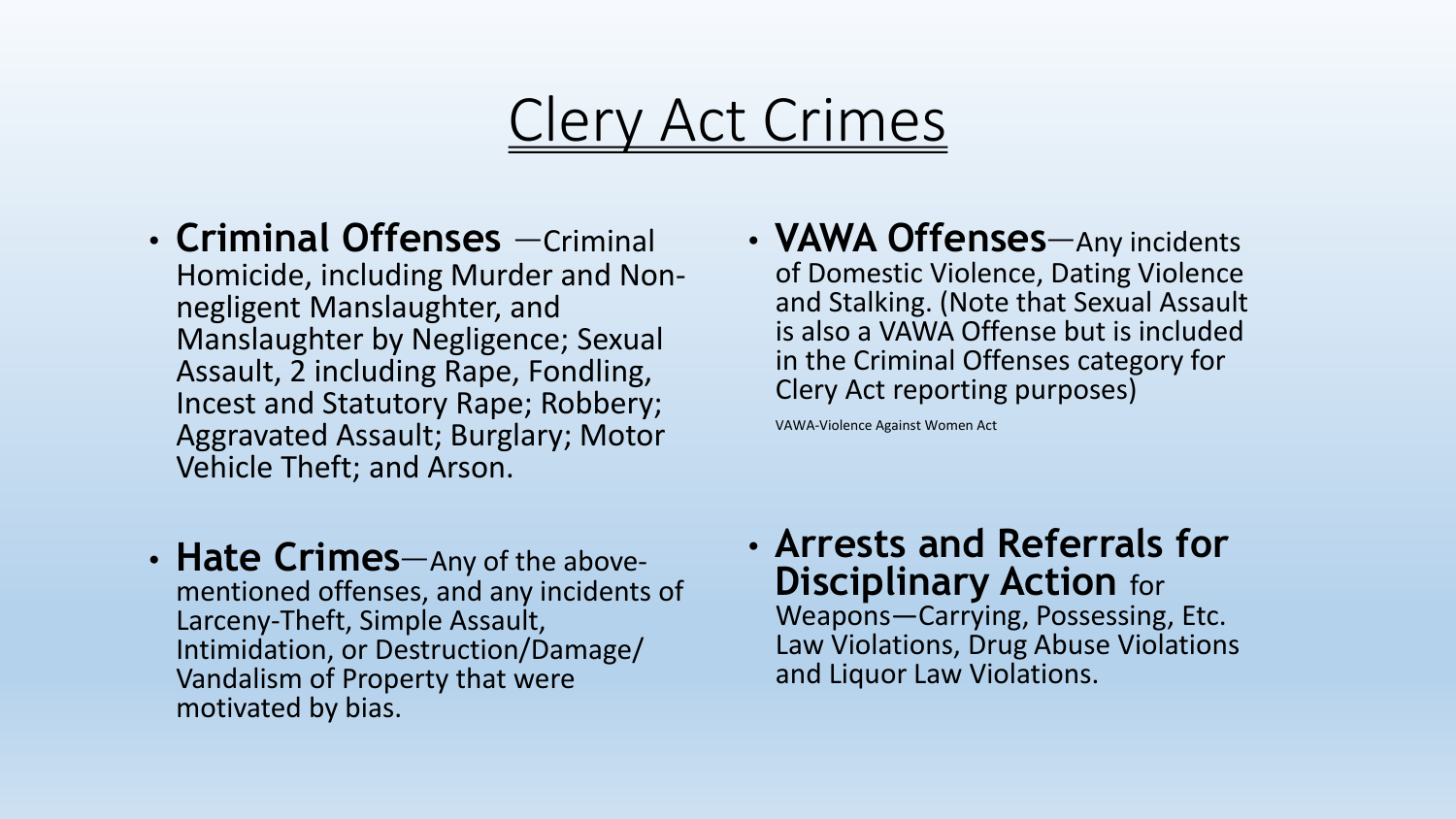## What Should I Report?

• **Hate Crimes:** Any of the prior offenses and incidents of Larceny/Theft, Simple Assault, Intimidation or Destruction/Damage/Vandalism of Property which were motivated by the offenders bias.

#### • **\*In Clery Geography:**

- On-campus
- On-campus residence halls
- On-campus residence halls parking lots
- On-campus public property adjacent to & accessible from campus
- At non-campus property or building owned or controlled by the institution or a recognized student organization

#### **\*Also Include**

• The date and time the crime or incident occurred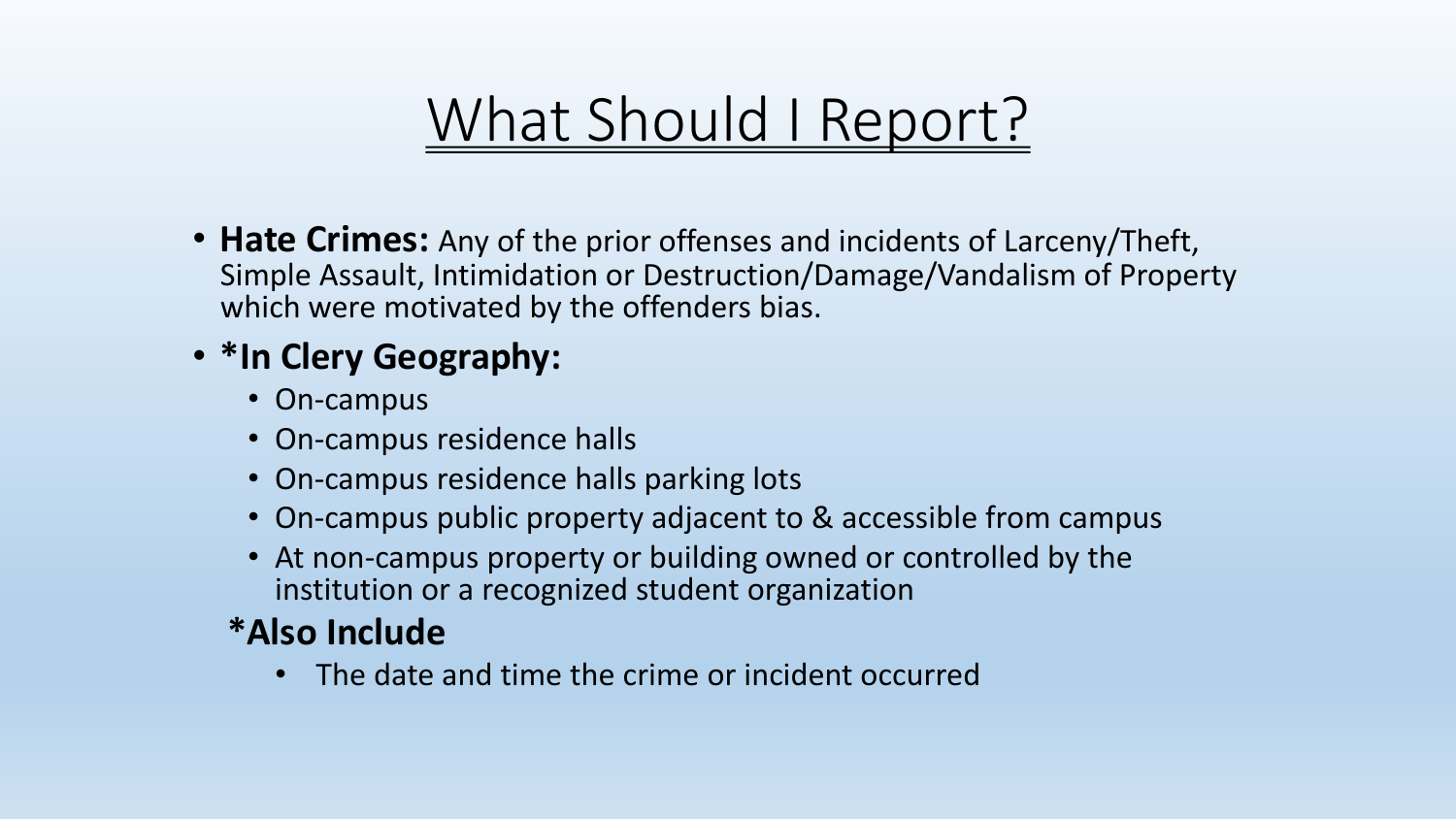#### What Should I Report?

- When the person reported it to you
- Name of the victim if the victim wishes to be identified
- Identities of any known suspects or witnesses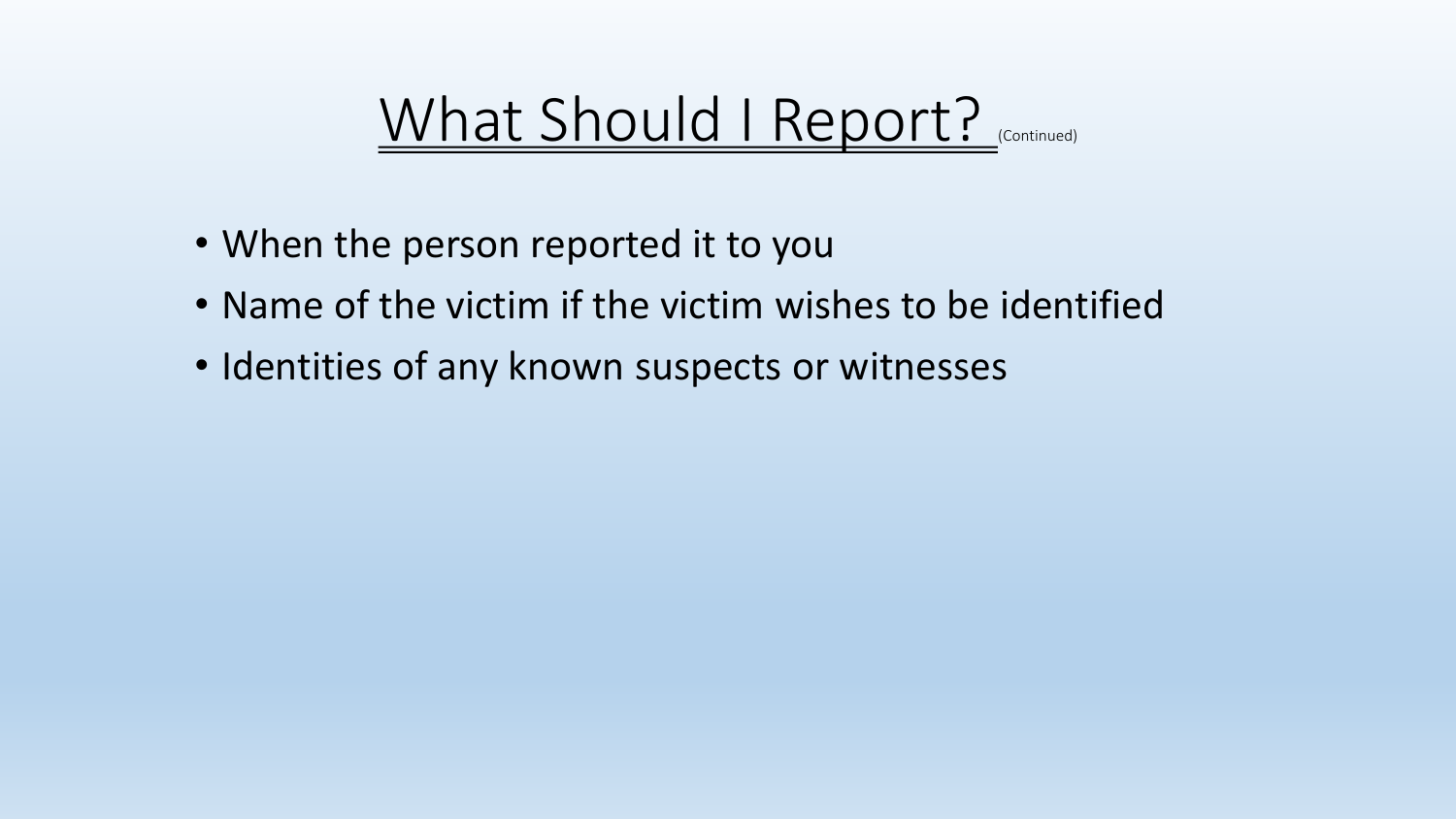## Helpful Reminders

- If informed about a crime or an incident that might be a crime, you must report it to your institution's designated office responsible for collecting Clery report information which is Campus Police.
- Include reports from a witness, third party, victim, or offender.
- Share the information as related by the person.
- **CSAs are not responsible for determining whether the crime took place.** You don't have to prove what happened or who was at fault and it is not your responsibility to find the perpetrator.
- Detailed information will help correctly categorize the crime. When in doubt, report it.
- Tell the person who disclosed the crime that you must share the information.
- Help connect the person to available options and resources.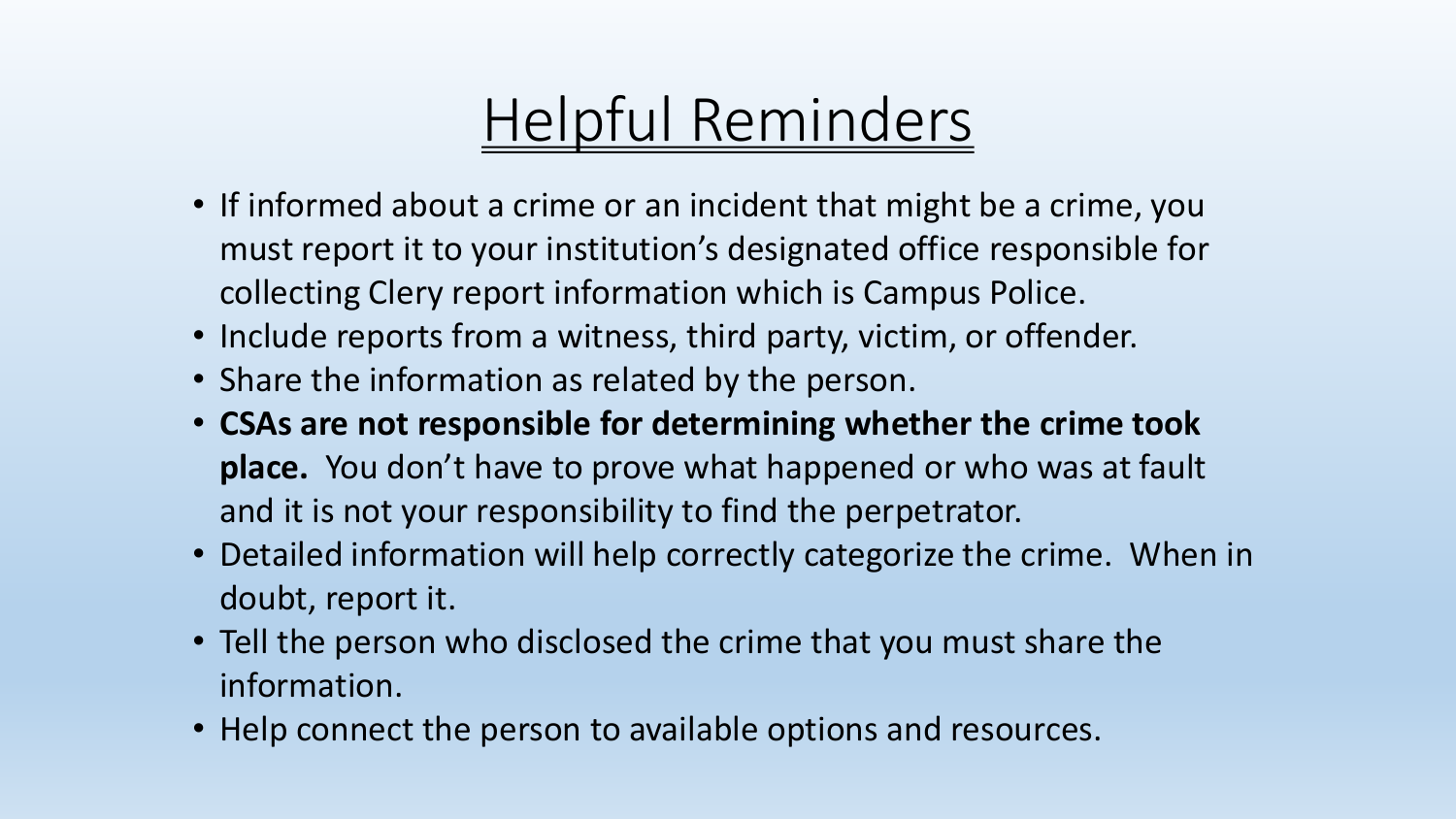#### What Happens After A Report?

**Support & Resources:** Victims have on- and off-campus reporting options, including law enforcement and the institutions conduct process. Victims of sexual assault, domestic violence, dating violence, and stalking have many rights and options under the Clery Act, including:

- Accommodations such as a change in living, academic, transportation, or working situation (like moving to a different residence hall or changing classes).
- Notification of resources on-campus and within the community.

If you receive a report, share information about programs for assisting victims of sexual assault and other crimes, procedures for seeking medical help, and options for reporting. Institutions are required to have written information on rights and options for victims and you can use these documents to help communicate about what's available on your campus.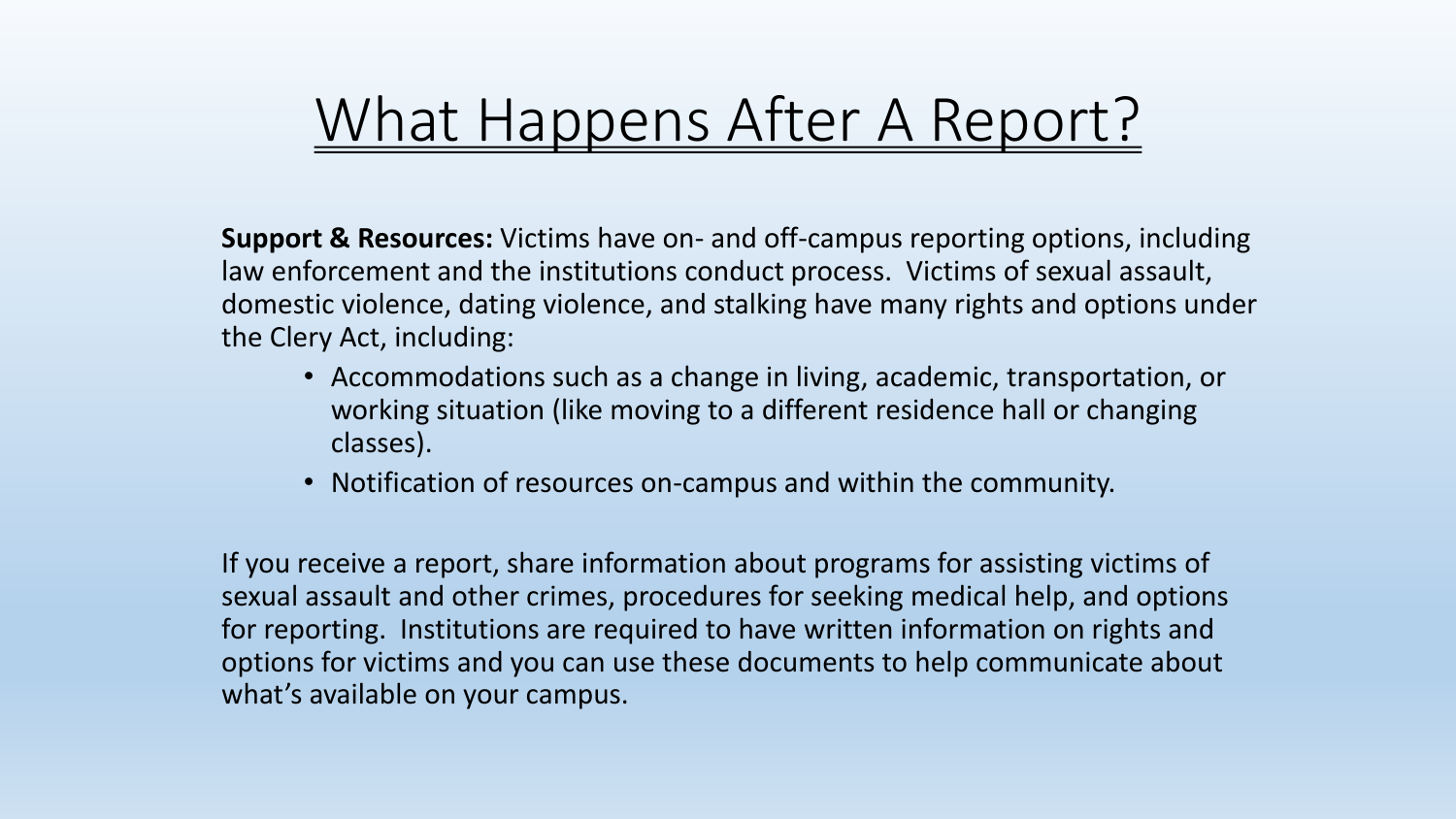#### What Happens After A Report?

- **Crime Statistics:** Clery Act crimes that occurred within Clery geography are recorded within the institution's annual security report. Institutions with a campus police or security department must also maintain a public crime log with all reported crimes.
- **Ongoing Communications:** Colleges and universities must notify the campus community of serious or continuing threats to their health or safety. Institutions evaluate reports from CSAs to determine whether a warning must be disseminated.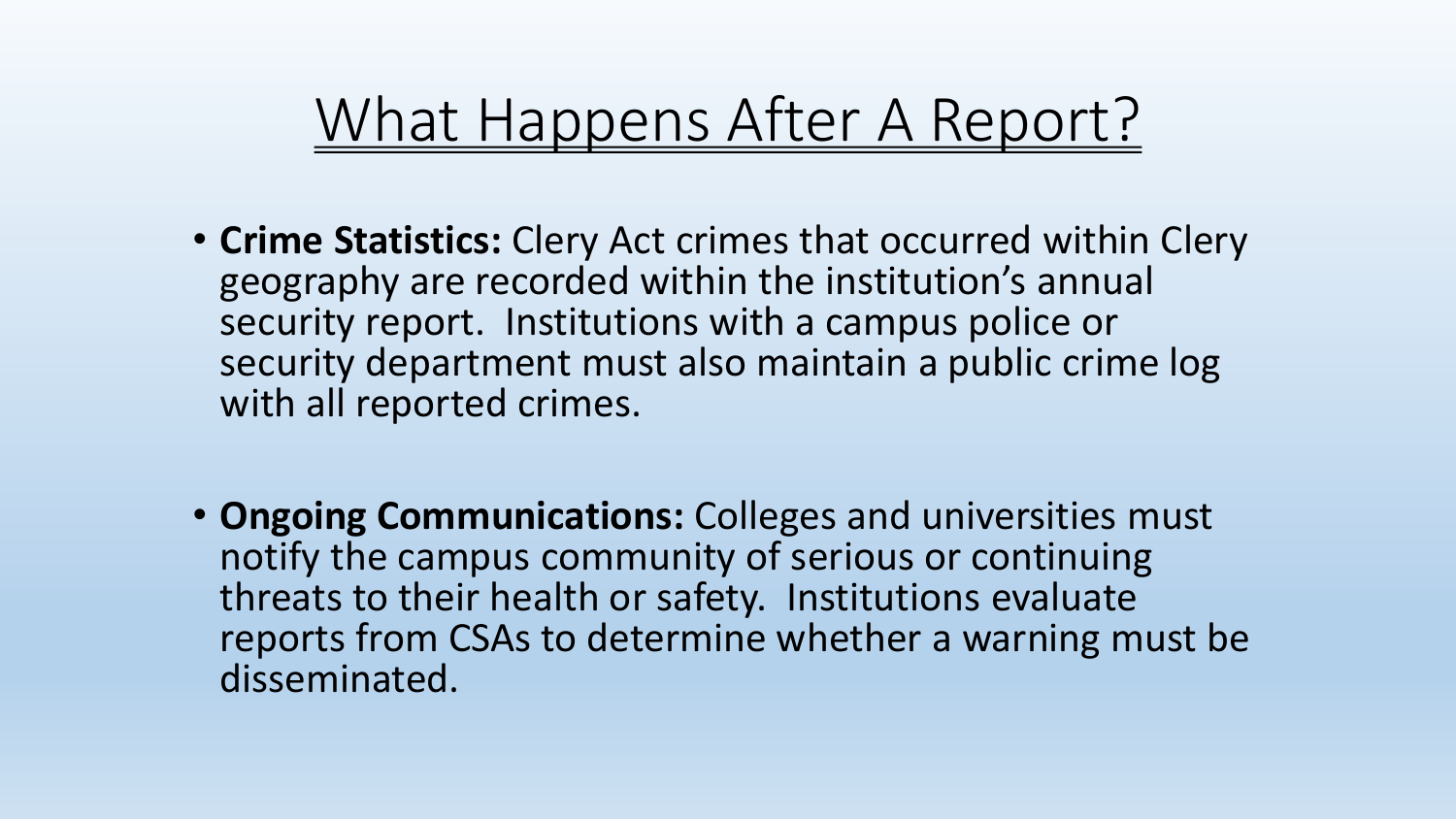#### Contact Information

- Contact for more information:
	- My Clery Contact on Campus: Bill Knowles
	- Phone: 382-9272
	- Email: [b.Knowles@sscok.edu](mailto:b.Knowles@sscok.edu)
	- Louis Ross
	- Phone: 382-9500, 382-9526, 380-8989
	- Email: [l.ross@sscok.edu](mailto:b.Knowles@sscok.edu)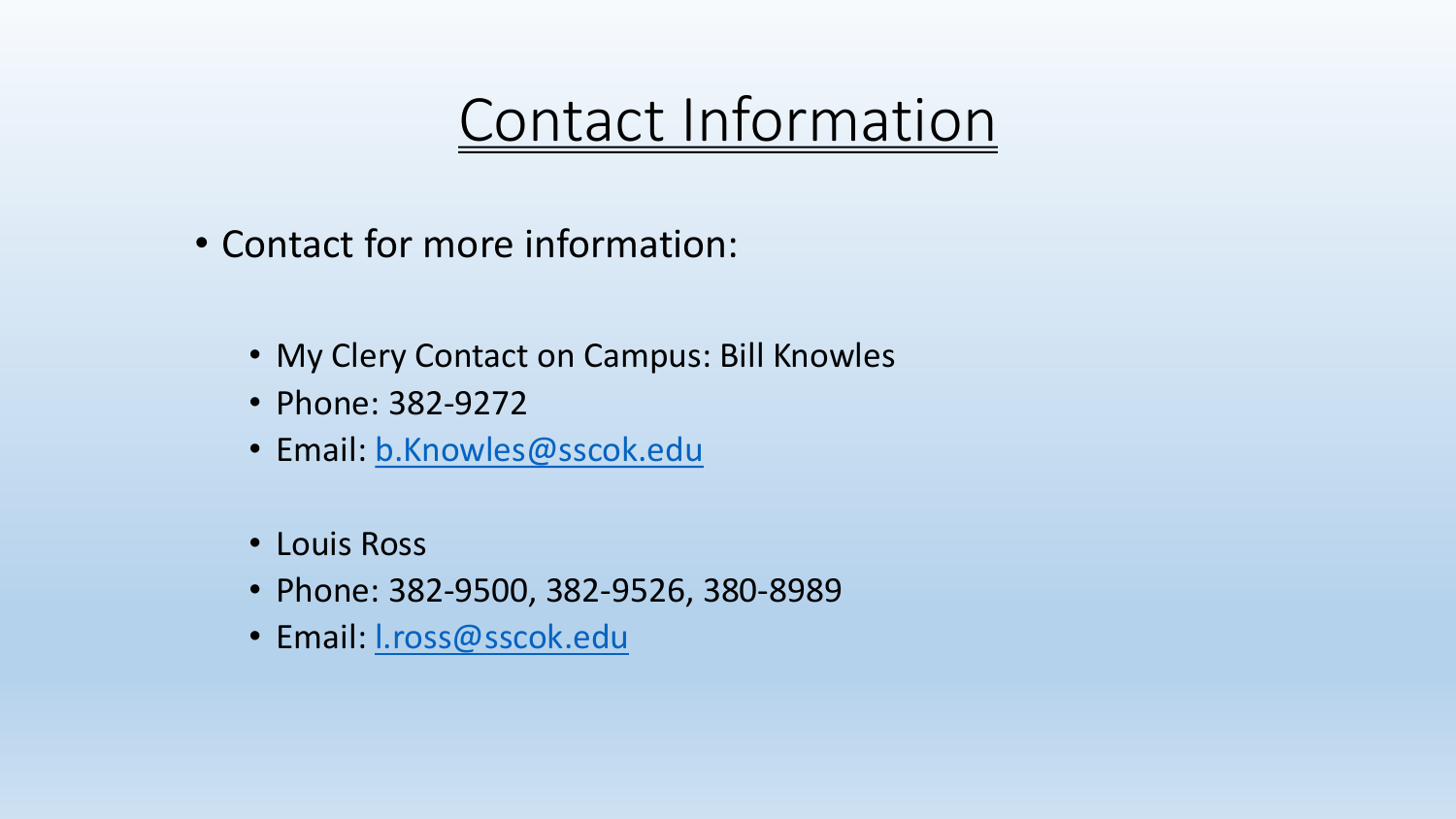## Clery Crime Definitions

- **Murder & Non-Negligent Manslaughter**: The willful killing of one human being by another.
- **Manslaughter by Negligence**: The killing of another person through gross negligence.
- **Sex Offenses**: Any sexual act directed against another person without the consent of the victim, including instances where the victim is incapable of giving consent.
	- **Rape**: The penetration, no matter how slight, of the vagina or anus with any body part or object, or oral penetration by a sex organ or another person, without the consent of the victim.
	- **Fondling**: The touching of the private body parts of another person for the purpose of sexual gratification, without the consent of the victim, including instances where the victim is incapable of giving consent because of his/her age or because of his or her temporary or permanent mental incapacity.
	- I**nces**t: Sexual intercourse between persons who are related to each other within the degrees wherein marriage is prohibited by law.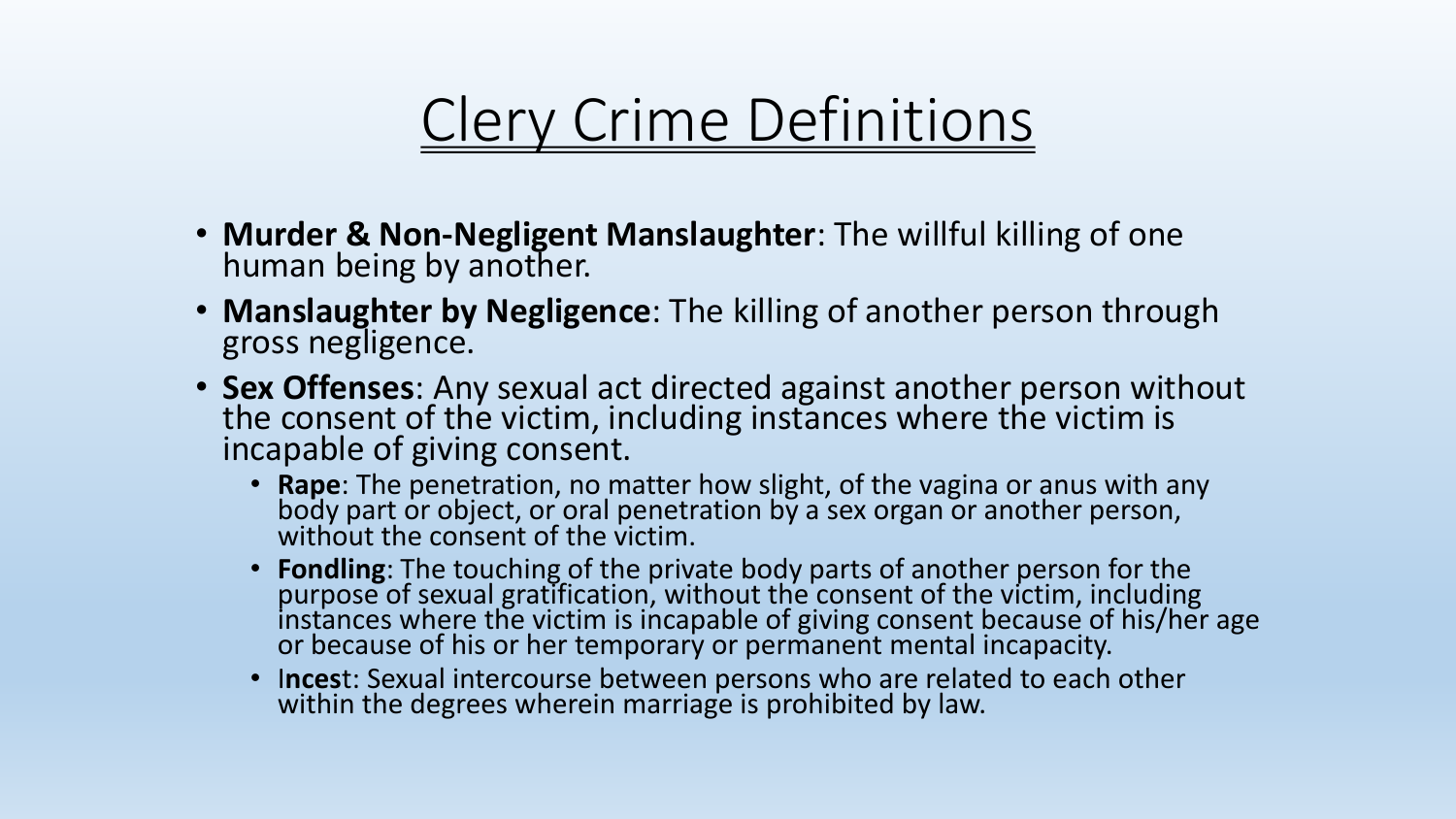- **Statutory Rape**: Sexual intercourse with a person who is under the statutory age of consent.
- **Robbery**: Taking or attempting to take anything of value from the care, custody, or control of a person(s) by force or threat of force or violence and/or by putting the victim in fear.
- **Aggravated Assault**: An unlawful attack by one person upon another for the purpose of inflicting severe or aggravated bodily injury.
- **Burglary**: The unlawful entry of a structure to commit a felony or a theft.
- **Motor Vehicle Theft**: The theft or attempted theft of a motor vehicle.
- **Arson**: Any willful or malicious burning or attempt to burn, with or without intent to defraud, a dwelling house, public building, motor vehicle or aircraft or personal property of another.
- **Hate Crimes**: Include any of the prior crimes and any incidents of larcenytheft, simple assault, intimidation, or destruction/damage/vandalism or property that manifest evidence that the victim was intentionally selected because of the perpetrator's bias.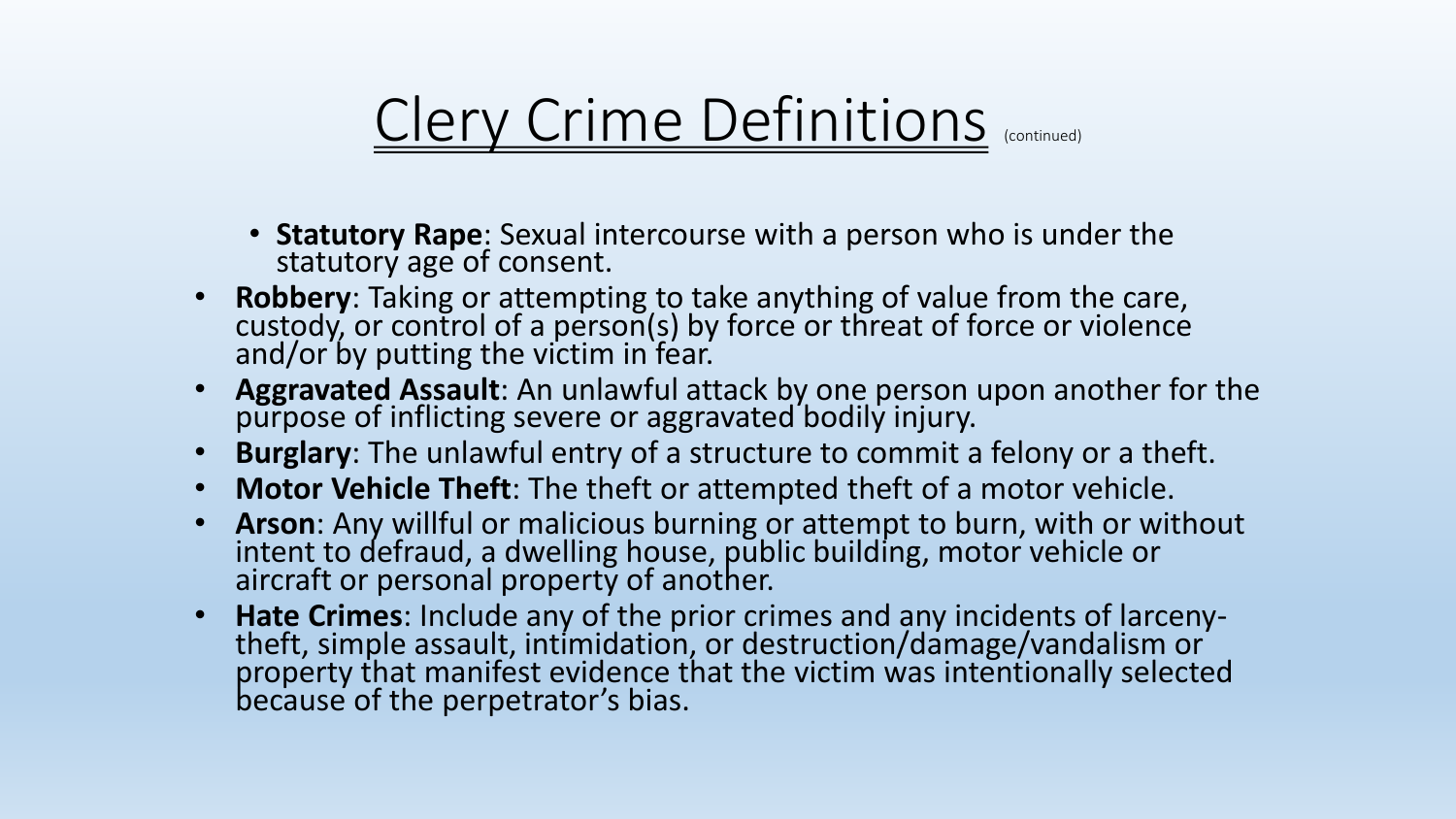- **Bias Categories**: Race, Gender, Gender Identity, Religion, Sexual Orientation, Ethnicity, National Origin, and Disability.
- **Larceny/Theft**: The unlawful taking, carrying, leading, or riding away of property from the possession or constructive possession of another.
- **Simple Assault**: An unlawful physical attack by one person on another where neither the offender displays a weapon, nor the victim suffers obvious severe or aggravated bodily injury involving apparent broken bones, loss of teeth, possible internal injury, severe laceration, or loss of consciousness.
- **Intimidation**: To unlawfully place another person in reasonable fear of bodily harm through the use of threatening words and/or other conduct, but without displaying a weapon or subjecting the victim to actual physical attack.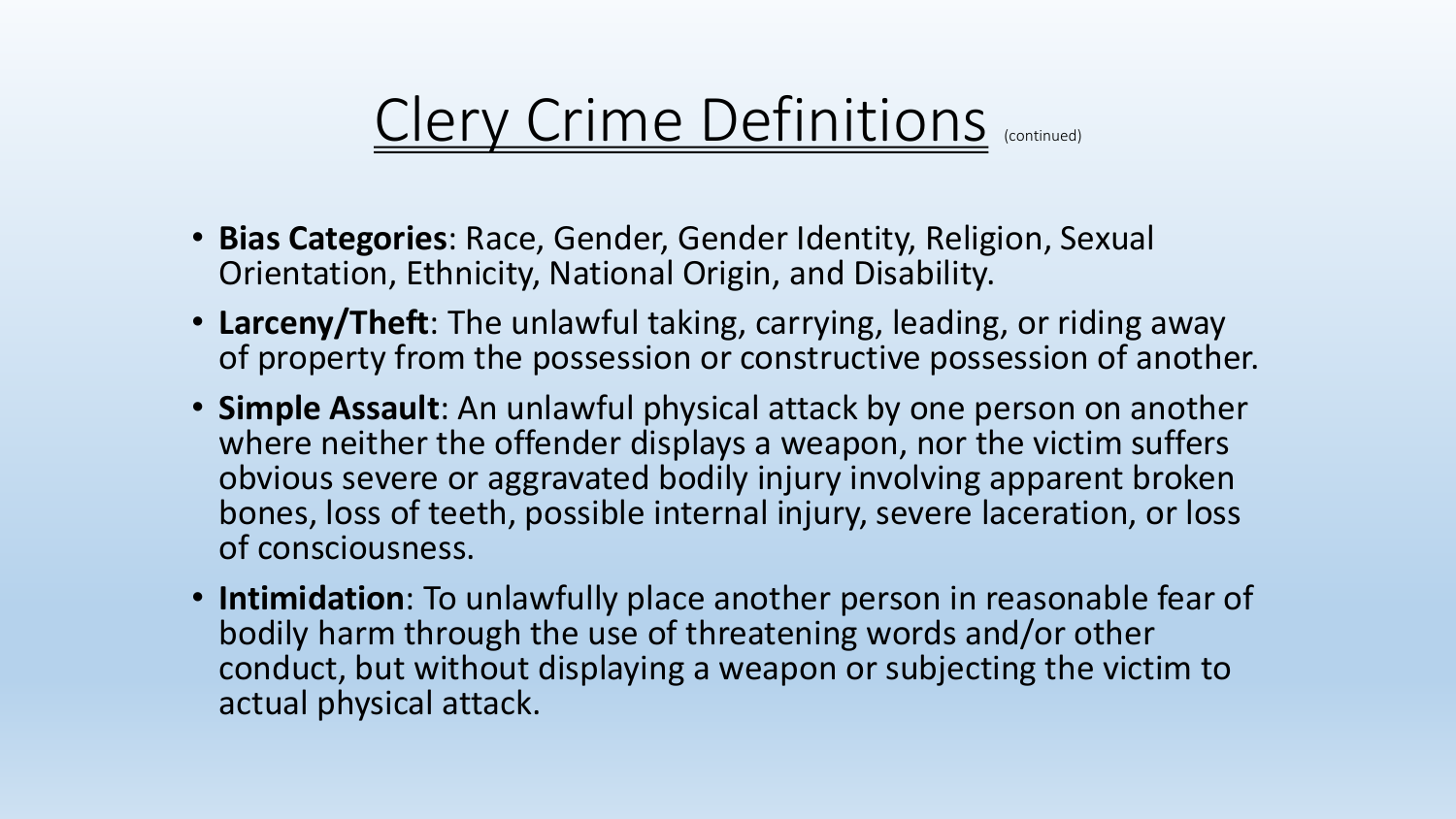- **Destruction/Damage/Vandalism of Property**: To willfully and maliciously destroy, damage, deface or otherwise injure real or personal property without the consent of the owner or the person having custody or control of it.
- **Dating Violence**: Violence committed by a person who is or has been in a social relationship of a romantic or intimate nature with the victim.
- **Domestic Violence**: A felony or misdemeanor crime of violence committed-
	- By a current or former spouse or intimate partner of the victim.
	- By a person with whom the victim shares a child in common.
	- By a person who is cohabitating with or has cohabitated with the victim as a spouse or intimate partner.
	- By a person similarly situated to a spouse of a victim under the domestic or family violence laws of the jurisdiction in which the crime of violence occurred.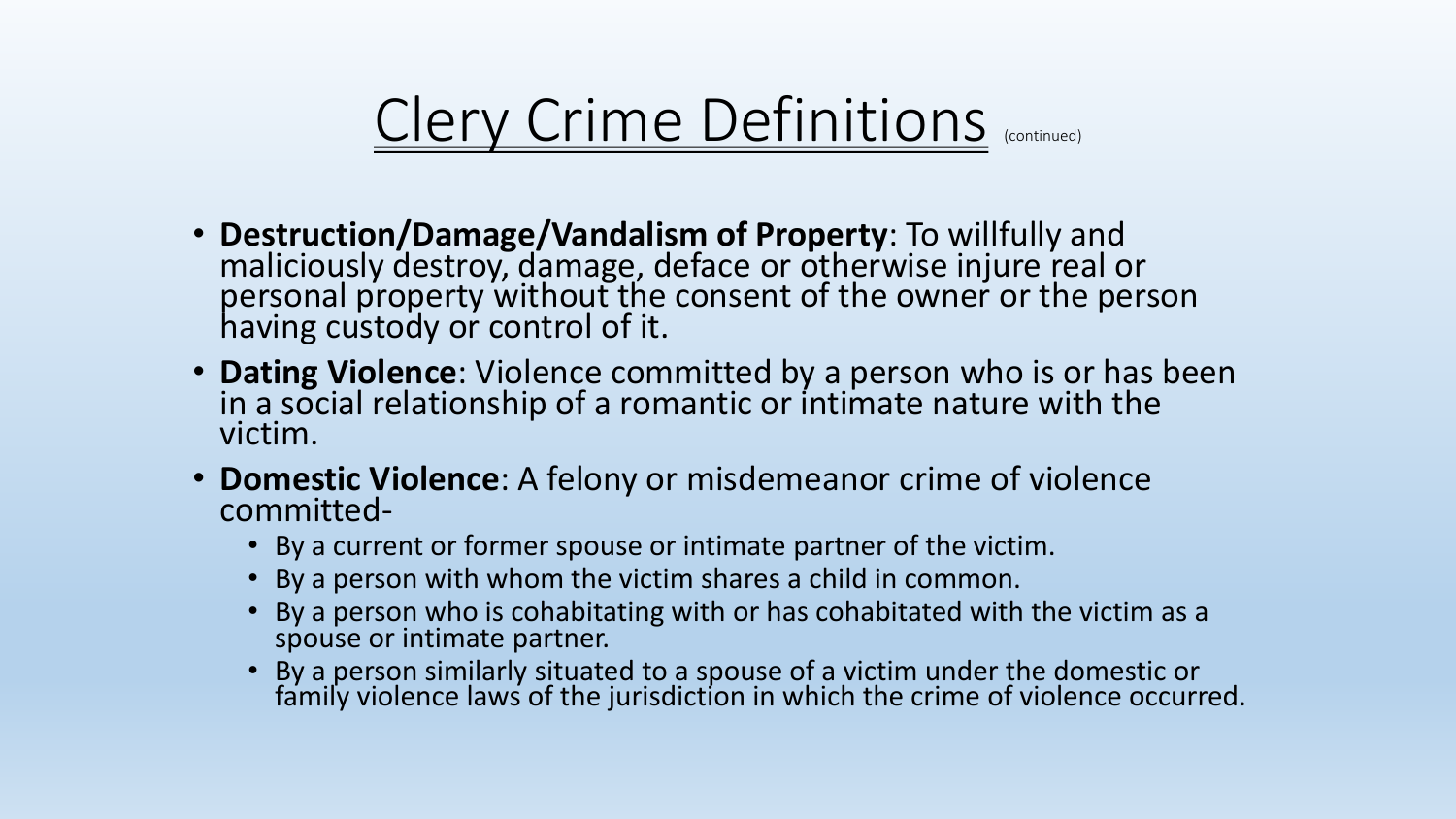- By any other person against an adult or youth victim who is protected from that person's acts under the domestic or family violence laws of the jurisdiction in which the crime of violence occurred.
- **Stalking**: Engaging in a course of conduct directed at a specific person that would cause a reasonable person to:
	- Fear for the person's safety or the safety of others or
	- Suffer substantial emotional distress.
- **Arrests and Referrals for**:
	- Drug law violations
	- Liquor law violations
	- Weapons law violations
	- Weapons: Carrying, Possessing, Etc.: The violation of laws or ordinances prohibiting the manufacture, sale, purchase, transportation, possession, concealment, or use of firearms, cutting instruments, explosives, incendiary devices, or other deadly weapons. This classification encompasses weapons offenses that are regulatory in nature.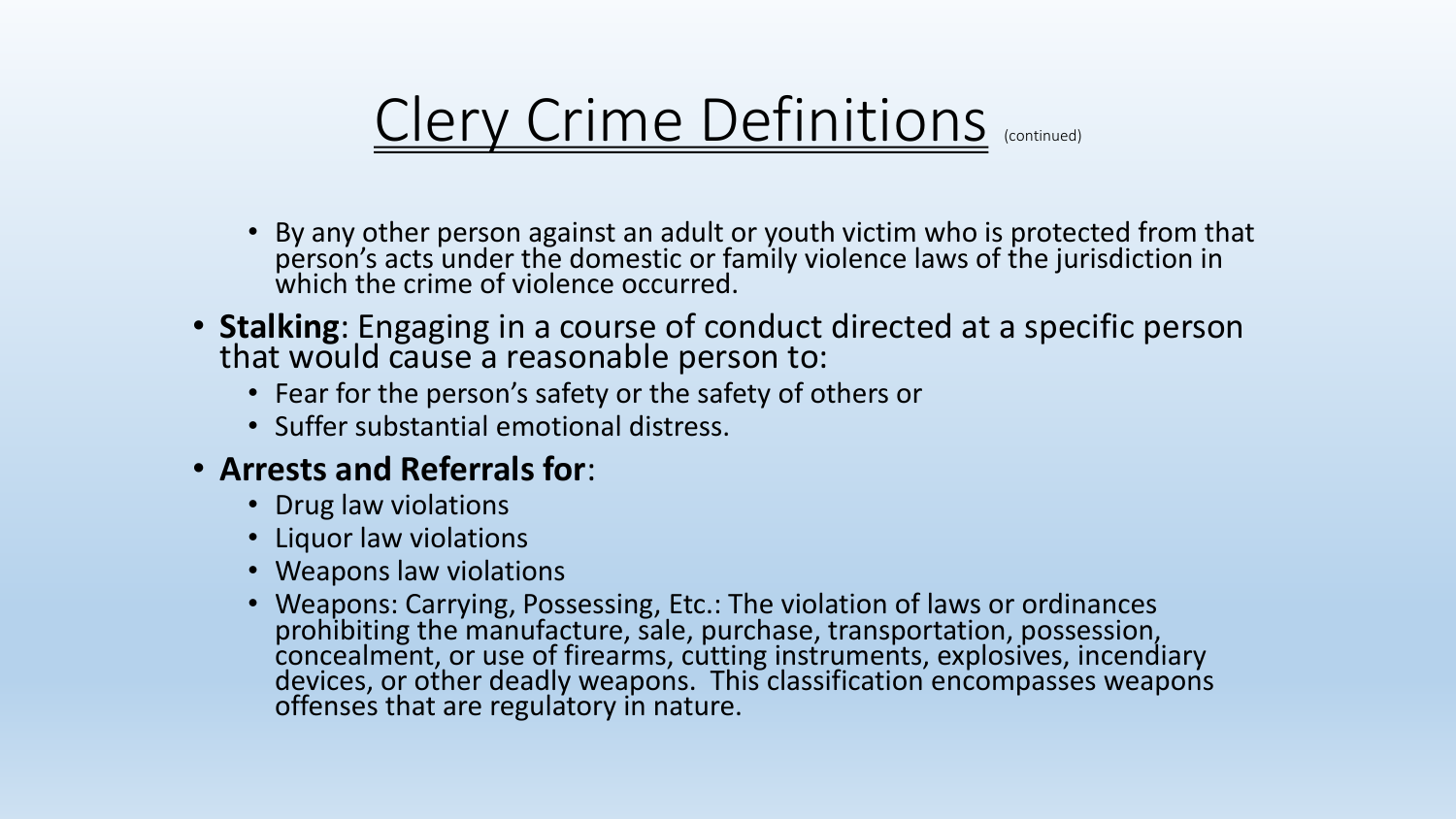- **Drug Abuse Violations**: The violation of laws prohibiting the production, distribution, and/or use of certain controlled substances and the equipment or devices utilized in their preparation or use. The unlawful cultivation, manufacture, distribution, sale, purchase, use, possession, transportation, or importation of any controlled drug or narcotic substance. Arrests for violations of state and local laws, specifically those relating to the unlawful possession, sale, use, growing, manufacturing, and making of narcotic drugs.
- **Liquor Law Violations**: The violation of state or local laws or ordinances prohibiting the manufacture, sale, purchase, transportation, possession, or use of alcoholic beverages, not including driving under the influence and drunkenness.
- **Arrest**: Persons processed by arrest, citation, or summons.
- **Referred for Disciplinary Action**: This referral of any person to any official who initiates a disciplinary action of which a record is kept and which may result in the imposition of a sanction.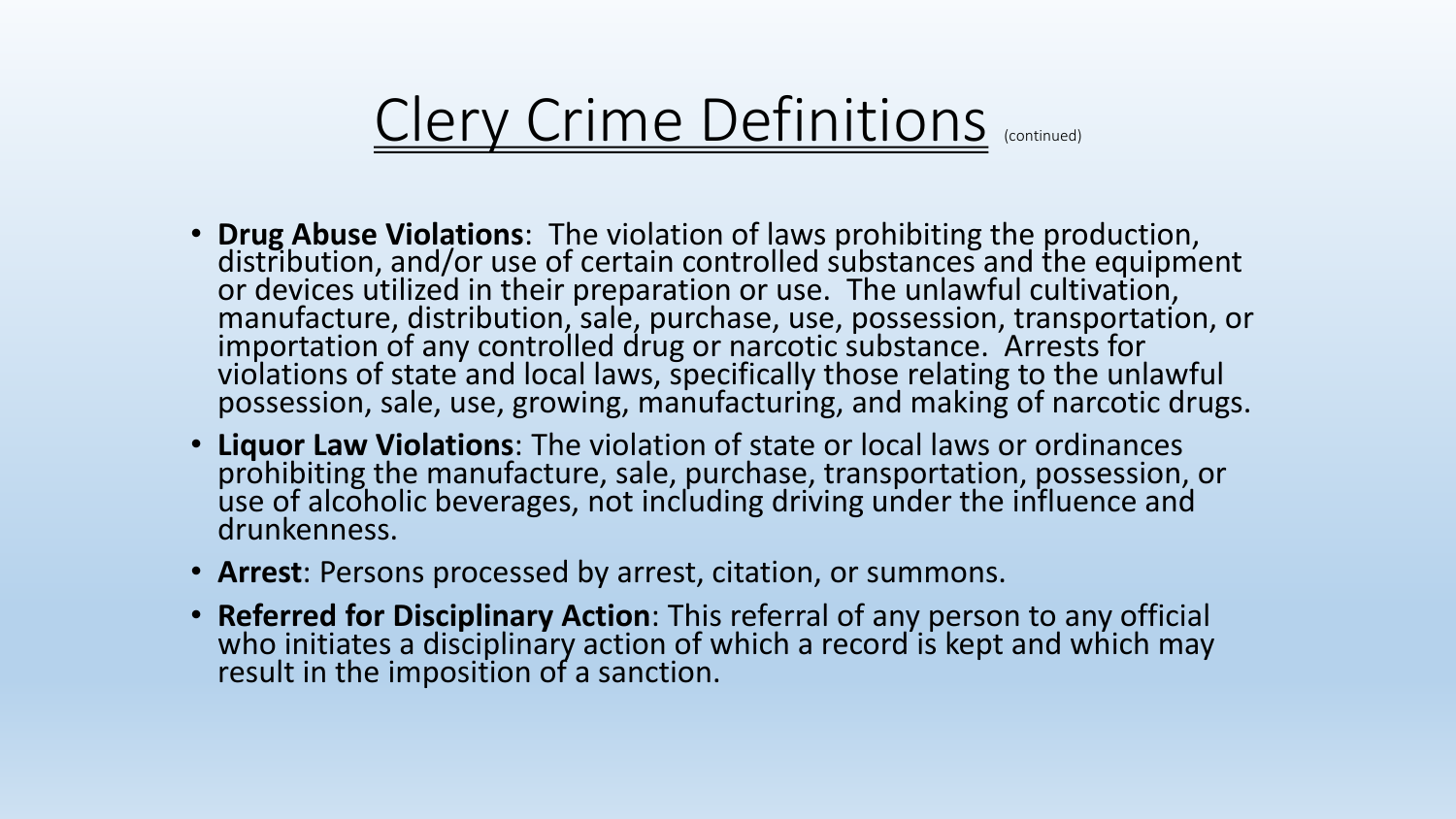

"No person in the United States shall, on the basis of sex, be excluded from participation in, be denied the benefits of, or be subjected to discrimination under any education program or activity receiving Federal financial assistance."

- Title IX of the Higher Education Amendments of 1972 20 U.S.C. § 1681 & 34 C.F.R. Part 106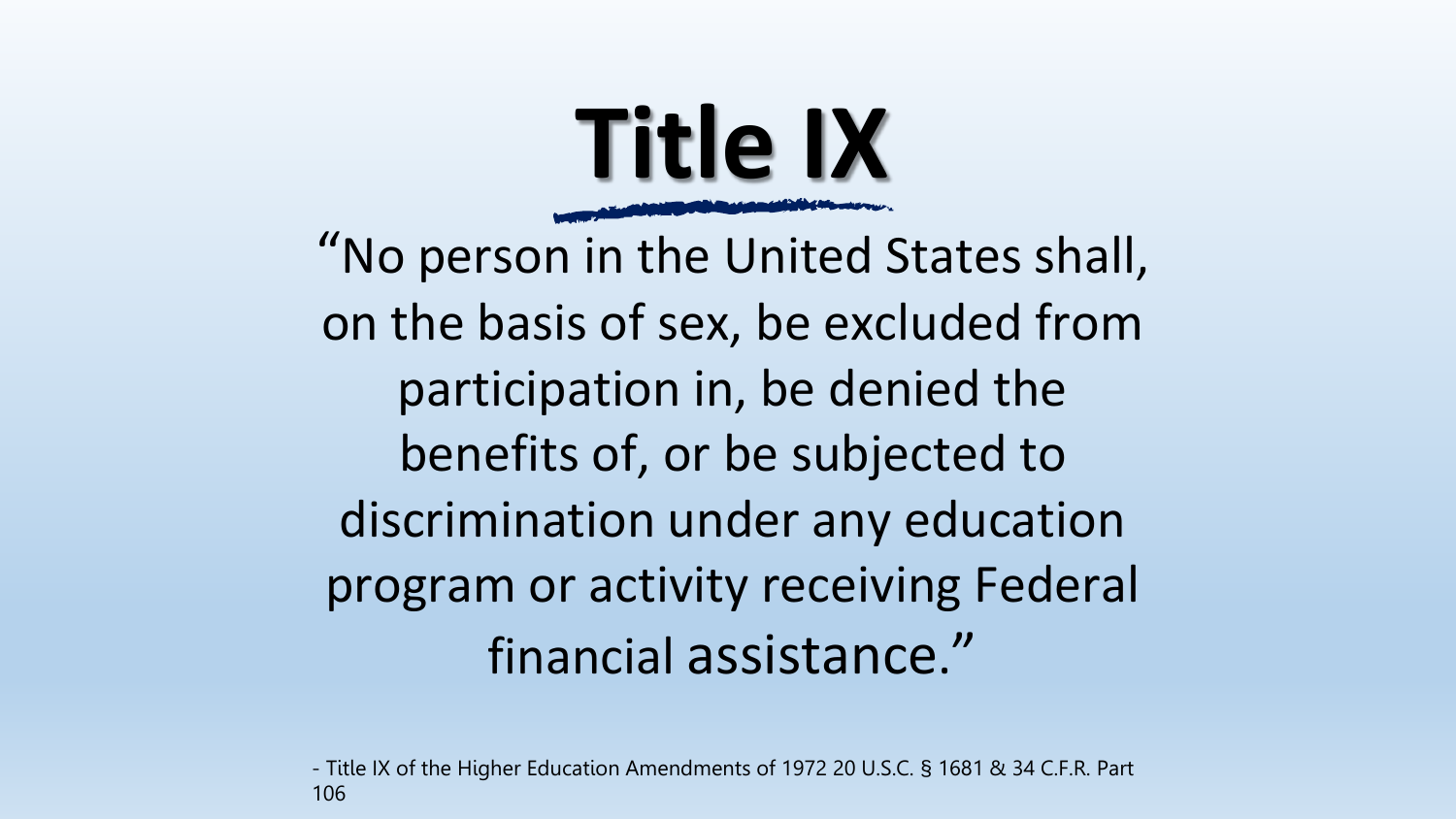# **Title IX Applies To…**

#### **Everyone!**

Female, male, gender nonconforming students, faculty, staff, visitors, and, third parties.

#### **Everything!**

Academics, cocurricular programs, social activities, field trips, study abroad, clinics, etc.

#### **Everywhere!**

Incidents that occur on and off-campus.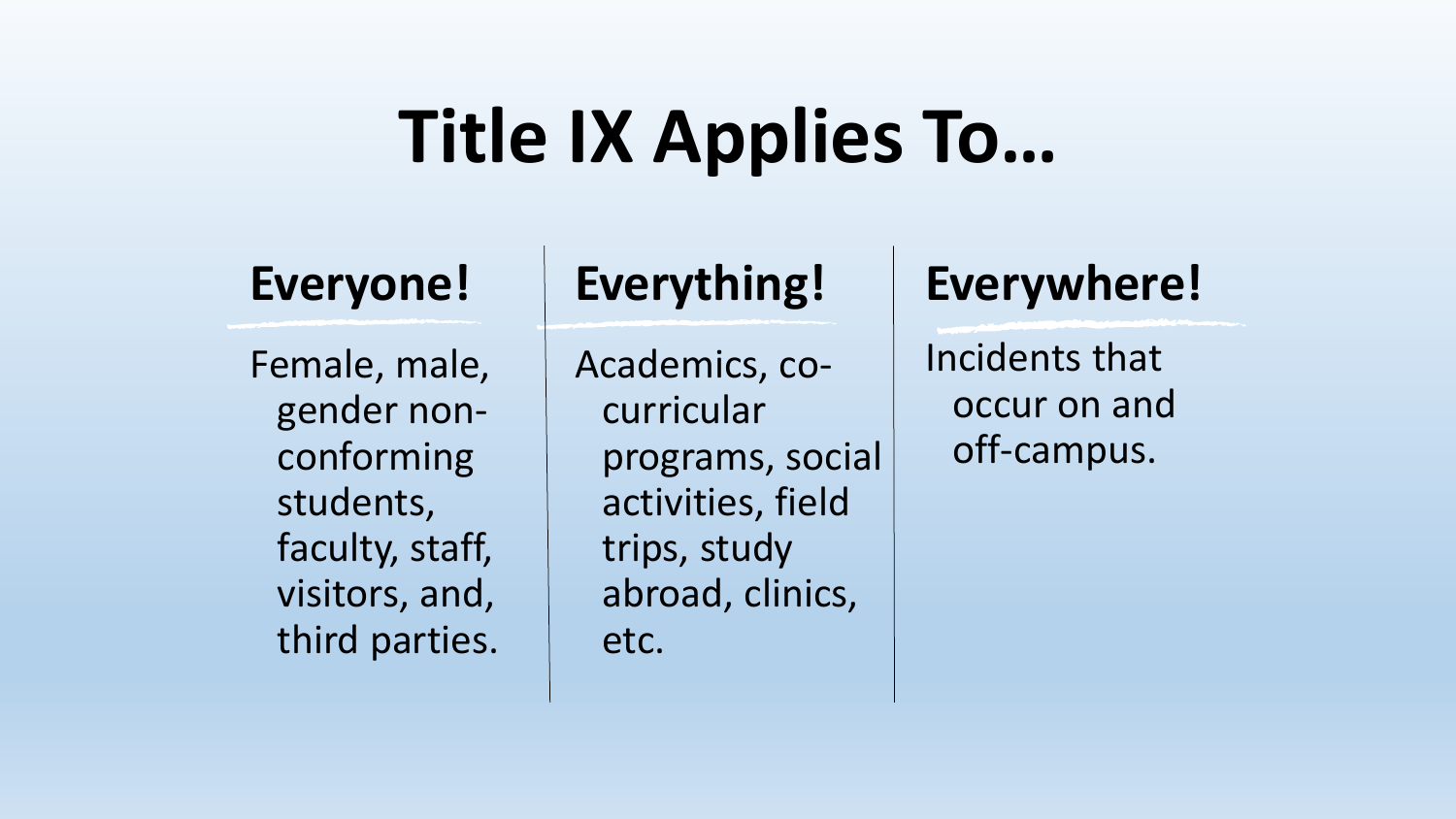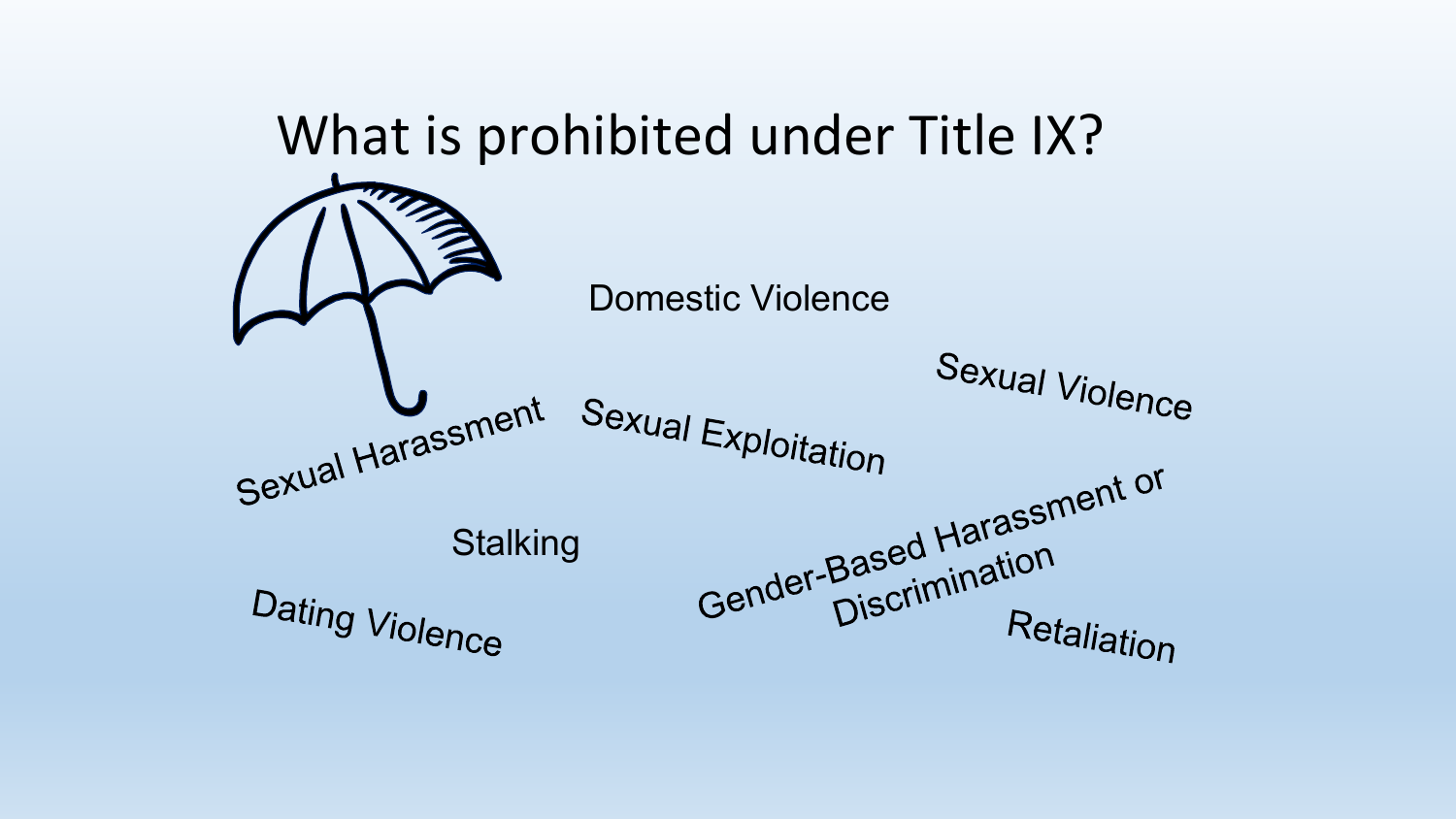#### What is SSC required to do?

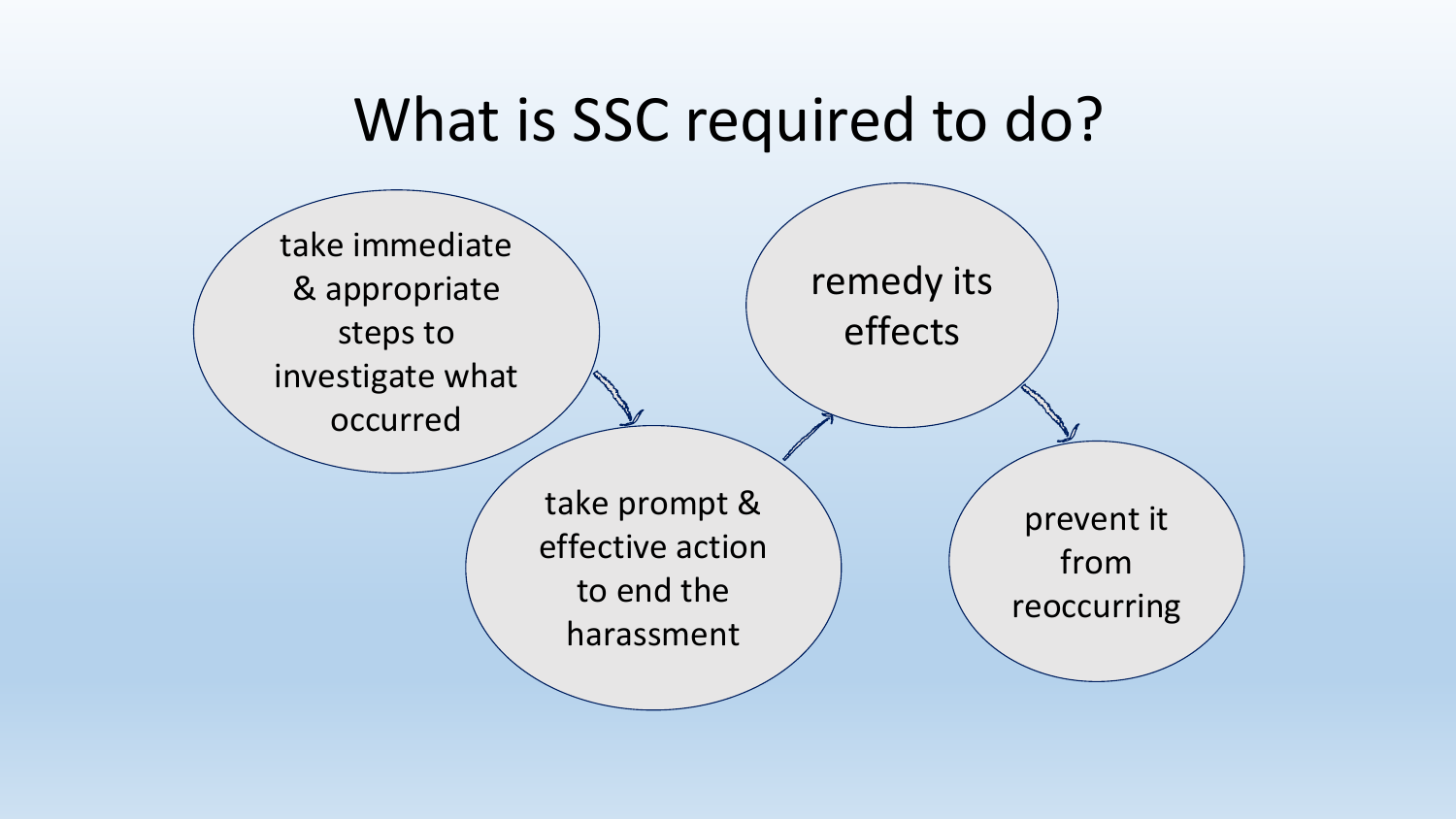#### What does any of this have to do with me?

Most SSC employees are required to report incidents of sexual and genderbased harassment, sexual violence, domestic violence, dating violence and stalking to the Title IX Coordinator.

The Department of Education refers to these individuals as **Responsible Employees.**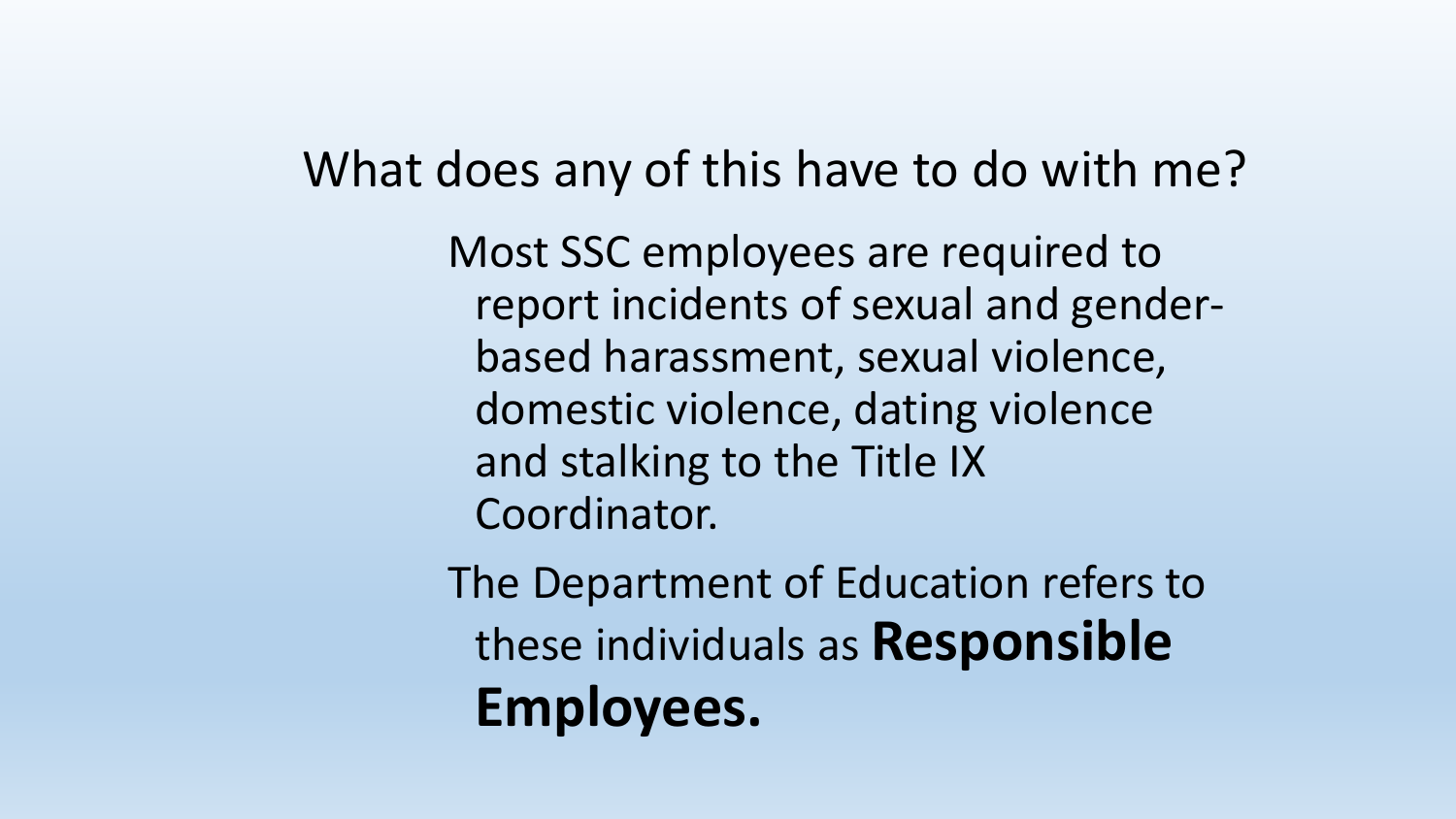## Why am I a Responsible Employee? **Responsible Employees** are…

…those with supervisory responsibilities or the authority to address or remediate misconduct, or

…those whom an individual might reasonably believe have such supervisory responsibility or authority.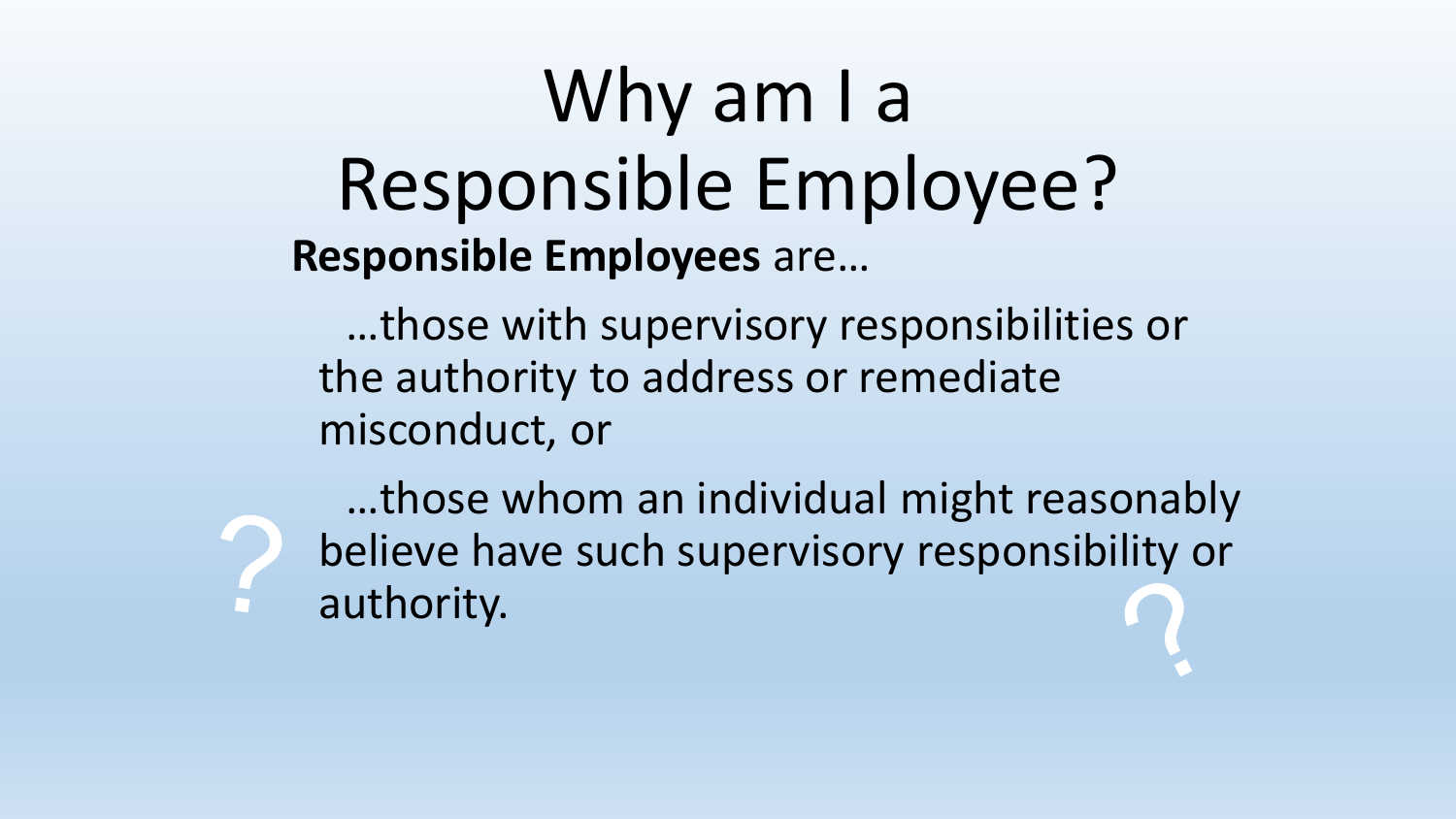# Reporting Contacts at SSC

Leslie Sewell Title IX Coordinator Raymond Harber Field House 405-382-9541 l.sewell@sscok.edu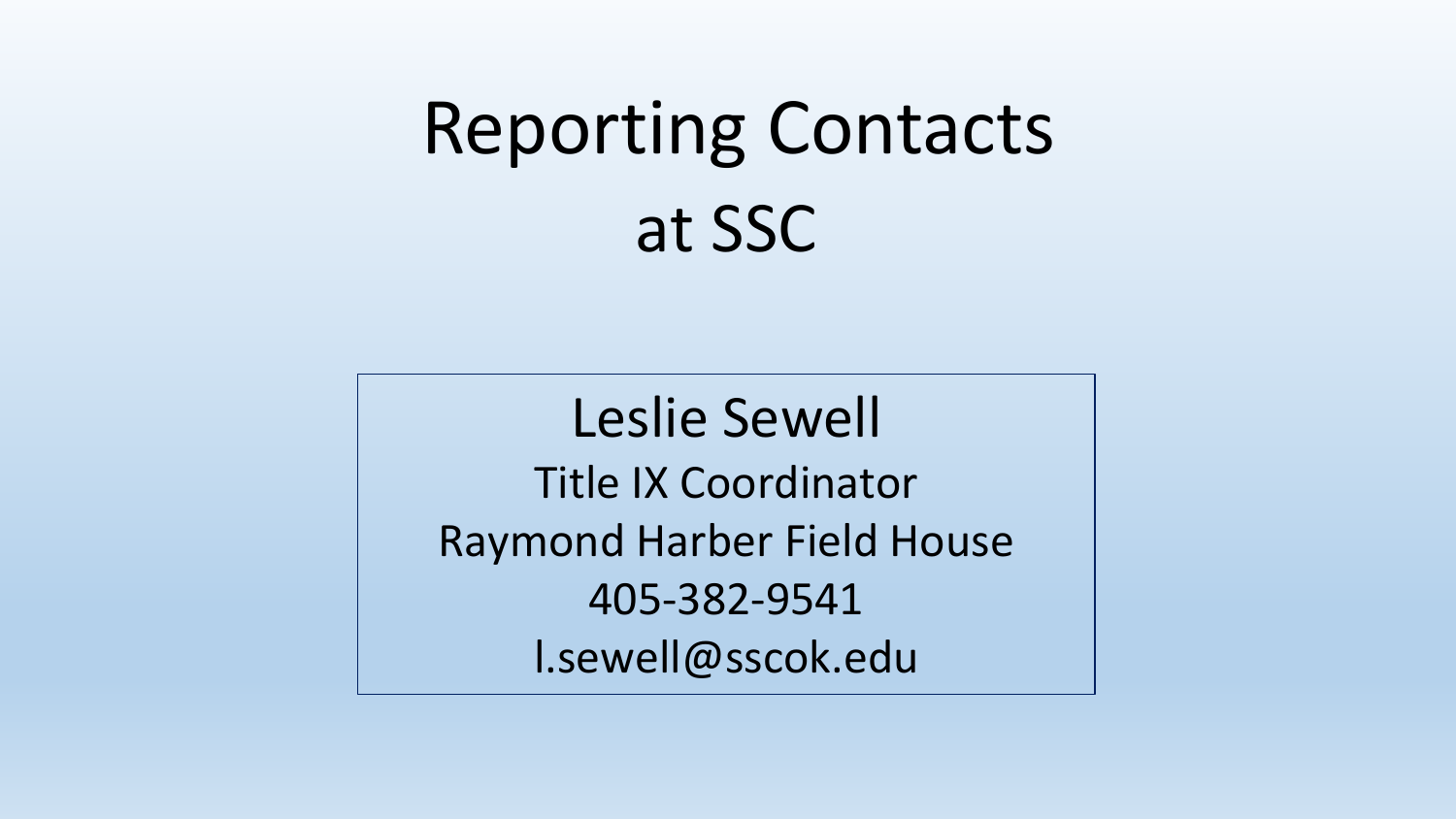#### What about confidentiality?

- **A Responsible Employee is obligated to inform the Title IX Coordinator or Deputy Coordinator(s) ONLY.**
- The information shared by the survivor is confidential and should not be disclosed to anyone else on campus.
- A Responsible Employee should not share information with law enforcement without the survivor's consent. The Title IX Coordinator will make the determination as to whether or not Campus Police needs to be made aware of the incident.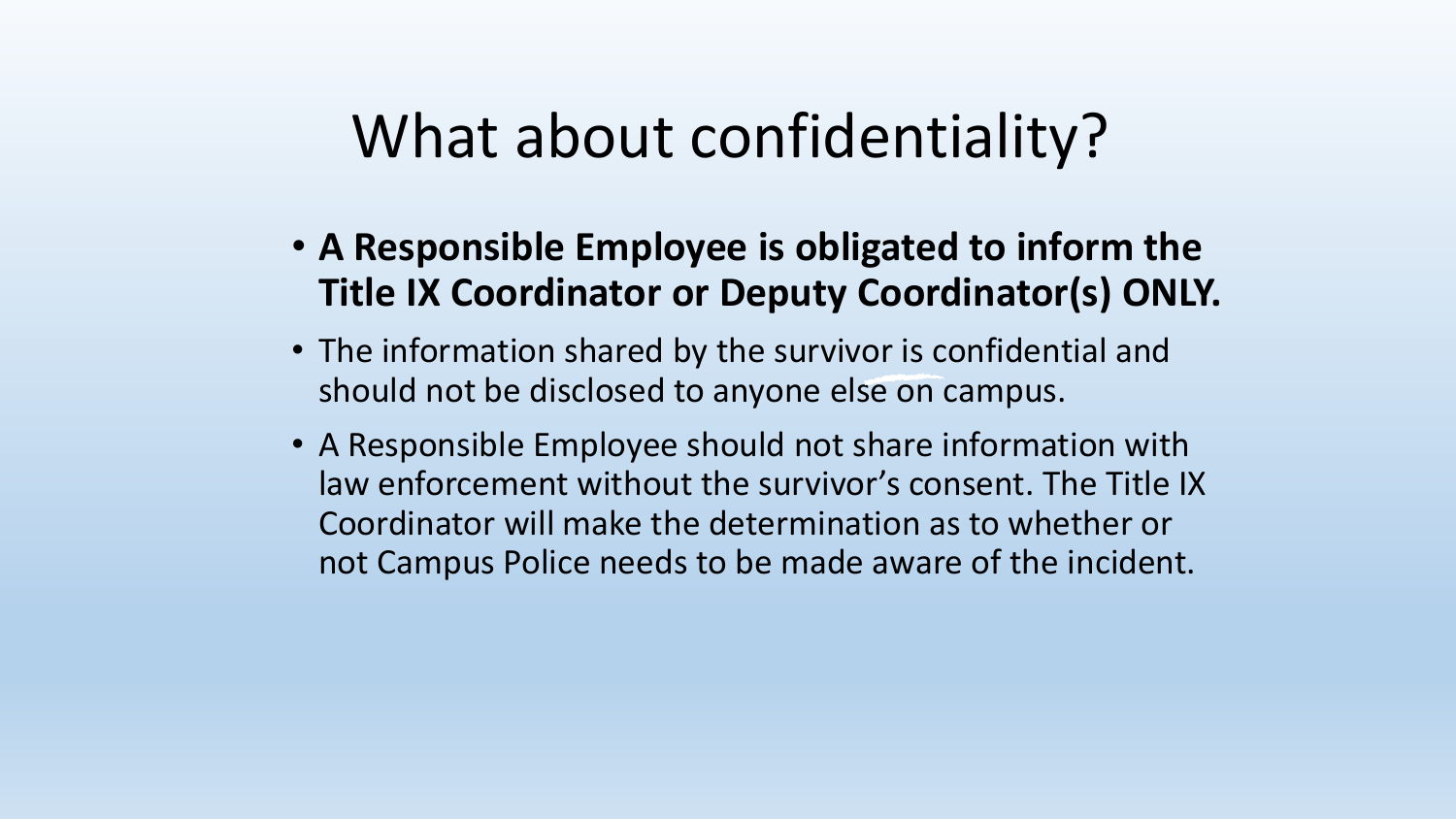## What does the Title IX Office do when an incident is reported?

- The Title IX Coordinator will determine whether further action is necessary.
- If the Title IX Coordinator determines that additional action is necessary, the survivor will be informed and protected from any retaliation.
- The Title IX Coordinator, or a designee, will contact the survivor to answer any questions, discuss support options and address any safety concerns.
- The Title IX Coordinator will ensure that appropriate interim measures are implemented.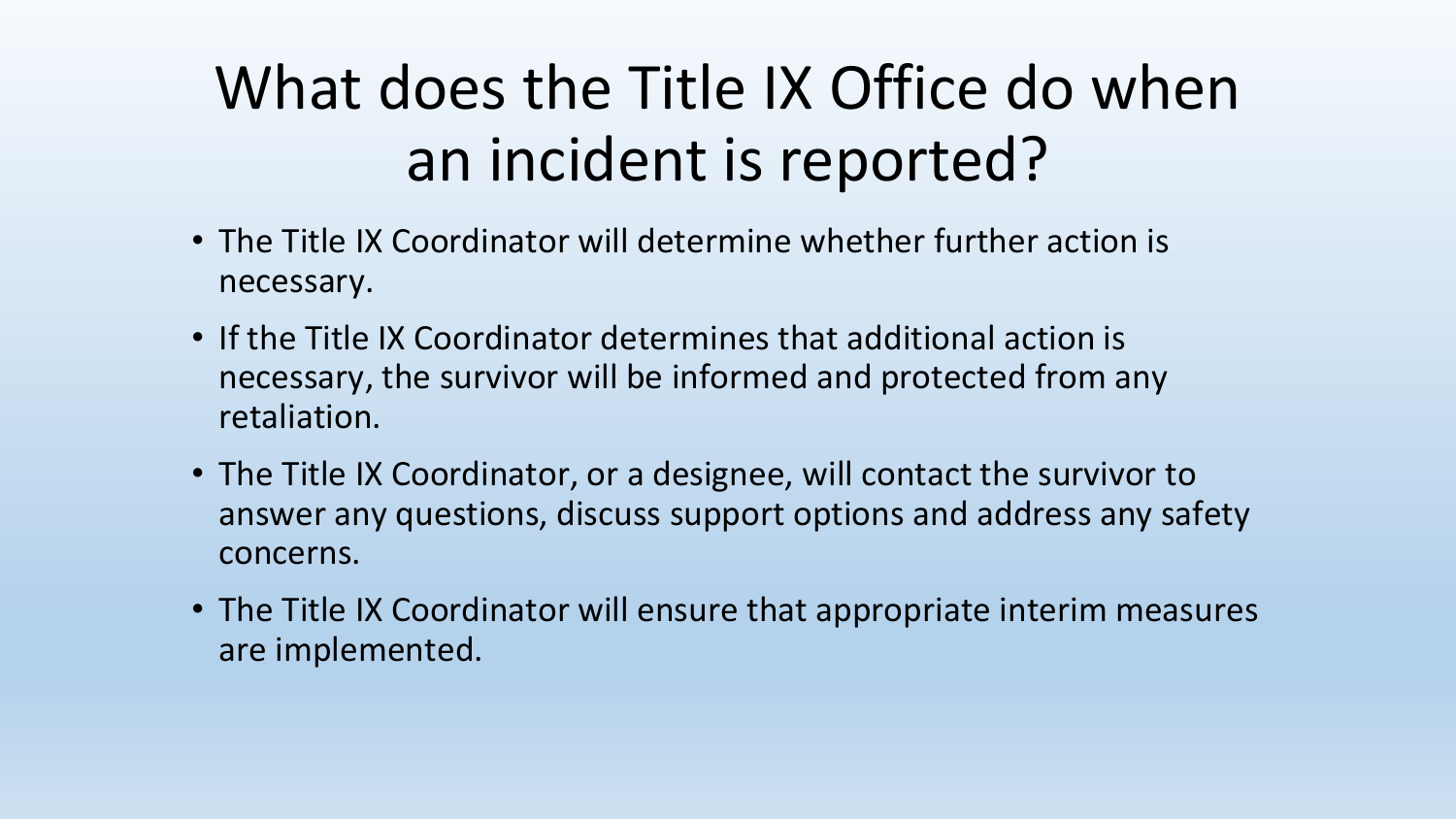# When in doubt… just report it!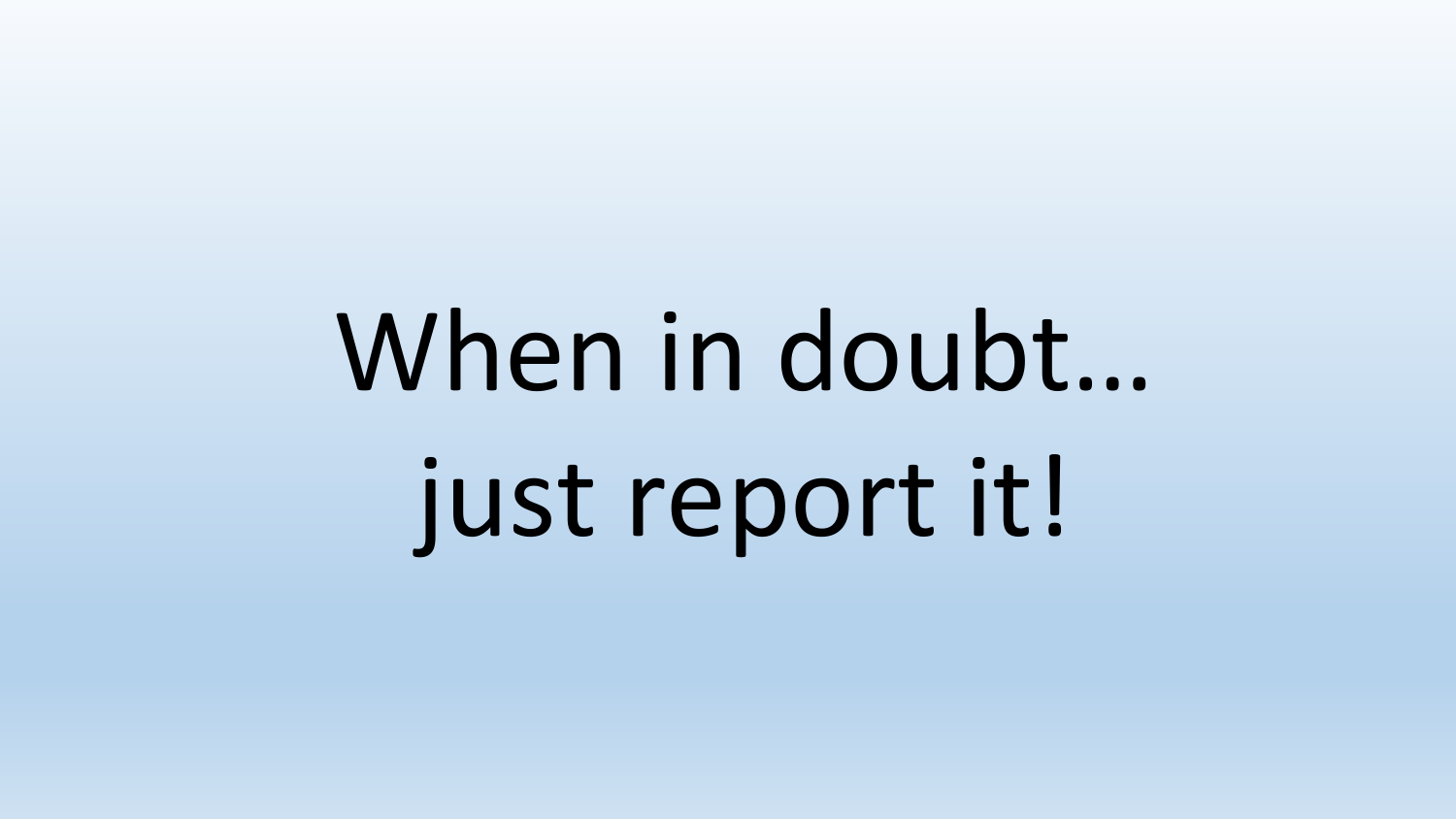# RE Examples

- ▶ President
- ▶ Executive Vice President for Institutional Advancement
- ▶ Vice President for Academic Affairs
- ▶ Vice President for Student Affairs
- ▶ Academic Division Chairs
- ▶ Campus Police Chief and **Officers**
- ▶ Director of Residence Life
- ▶ Roesler Hall Manager
- ▶ Seminole Nation Hall Manager
- ▶ Staff Residence Assistants
- ▶ Student Residence Assistants
- ▶ Academic Advisors (faculty and staff)
- ▶ Athletic Director
- ▶ Head Coaches
- ▶ Assistant Coaches
- ▶ Student Organizations Advisors
- ▶ President's Leadership Class Advisor